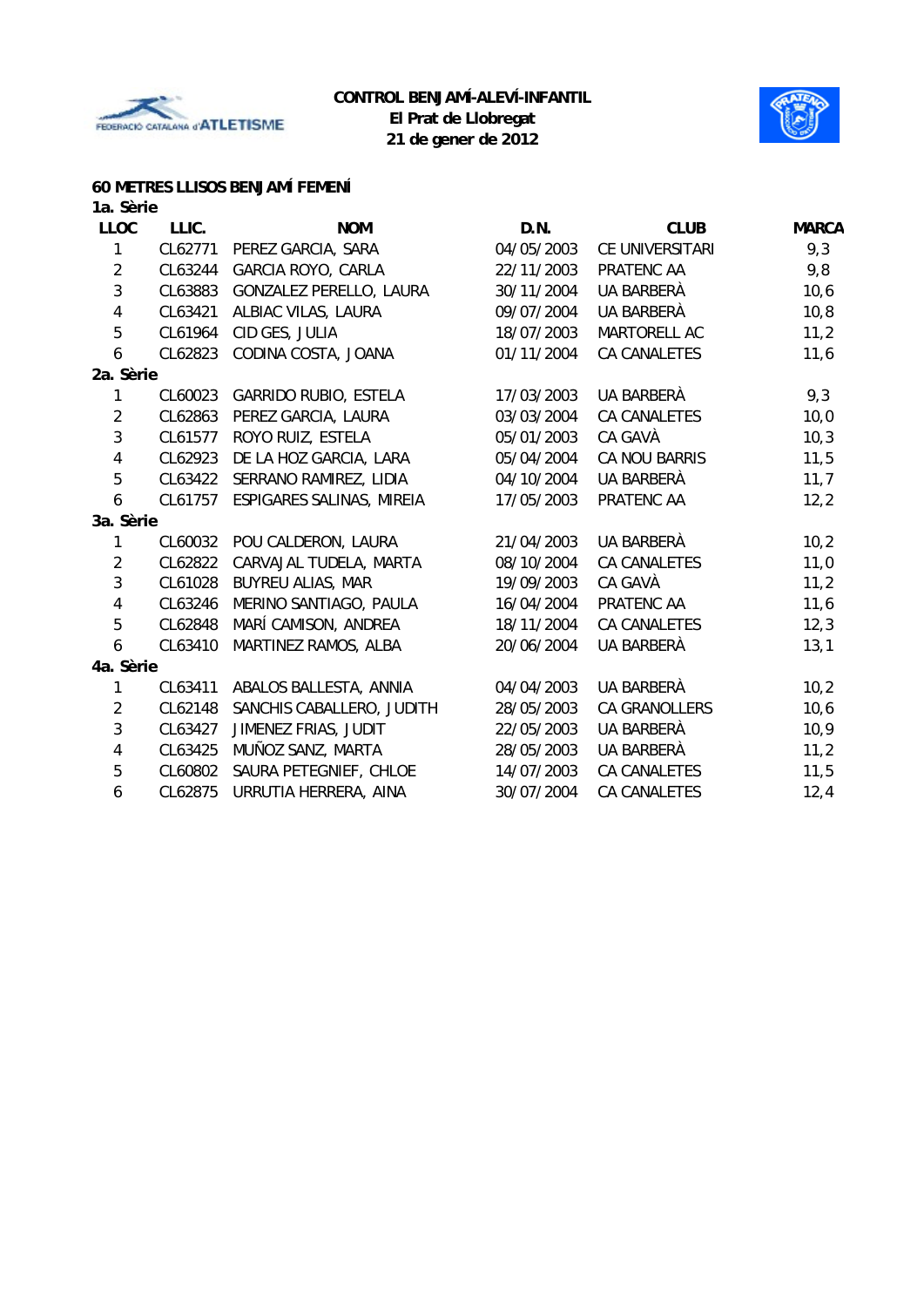



**21 de gener de 2012**

### **SALT DE LLARGADA BENJAMÍ FEMENÍ**

| <b>LLOC</b>    | LLIC.   | <b>NOM</b>                          | D.N.       | <b>CLUB</b>         | <b>MARCA</b> |
|----------------|---------|-------------------------------------|------------|---------------------|--------------|
| $\mathbf{1}$   | CL60023 | <b>GARRIDO RUBIO, ESTELA</b>        | 17/03/2003 | <b>UA BARBERÀ</b>   | 3,06         |
| $\overline{2}$ | CL60032 | POU CALDERON, LAURA                 | 21/04/2003 | UA BARBERÀ          | 2,88         |
| 3              | CL63411 | ABALOS BALLESTA, ANNIA              | 04/04/2003 | UA BARBERÀ          | 2,77         |
| 4              | CL62822 | CARVAJAL TUDELA, MARTA              | 08/10/2004 | CA CANALETES        | 2,52         |
| 5              | CL62771 | PEREZ GARCIA, SARA                  | 04/05/2003 | CE UNIVERSITARI     | 2,52         |
| 6              | CL62148 | SANCHIS CABALLERO, JUDITH           | 28/05/2003 | CA GRANOLLERS       | 2,44         |
| $\overline{7}$ | CL62863 | PEREZ GARCIA, LAURA                 | 03/03/2004 | CA CANALETES        | 2,41         |
| 8              | CL61757 | ESPIGARES SALINAS, MIREIA           | 17/05/2003 |                     | 2,34         |
| 9              | CL63421 | ALBIAC VILAS, LAURA                 | 09/07/2004 | UA BARBERÀ          | 2,30         |
| 10             | CL63427 | JIMENEZ FRIAS, JUDIT                | 22/05/2003 | UA BARBERÀ          | 2,22         |
| 11             | CL61964 | CID GES, JULIA                      | 18/07/2003 | MARTORELL AC        | 2,22         |
| 12             | CL61028 | <b>BUYREU ALIAS, MAR</b>            | 19/09/2003 | CA GAVÀ             | 2,22         |
| 13             | CL61577 | ROYO RUIZ, ESTELA                   | 05/01/2003 | CA GAVÀ             | 2,21         |
| 14             | CL60802 | SAURA PETEGNIEF, CHLOE              | 14/07/2003 | CA CANALETES        | 2,03         |
| 15             | CL63244 | GARCIA ROYO, CARLA                  | 22/11/2003 | PRATENC AA          | 2,02         |
| 16             | CL62823 | CODINA COSTA, JOANA                 | 01/11/2004 | CA CANALETES        | 1,94         |
| 17             | CL63246 | MERINO SANTIAGO, PAULA              | 16/04/2004 | PRATENC AA          | 1,93         |
| 18             | CL63422 | SERRANO RAMIREZ, LIDIA              | 04/10/2004 | UA BARBERÀ          | 1,90         |
| 19             | CL63410 | MARTINEZ RAMOS, ALBA                | 20/06/2004 | UA BARBERÀ          | 1,90         |
| 20             | CL62875 | URRUTIA HERRERA, AINA               | 30/07/2004 | <b>CA CANALETES</b> | 1,89         |
| 21             | CL63883 | GONZALEZ PERELLO, LAURA             | 30/11/2004 | UA BARBERÀ          | 1,80         |
| 22             | CL62923 | DE LA HOZ GARCIA, LARA              | 05/04/2004 | CA NOU BARRIS       | 1,73         |
| 23             | CL62848 | MARÍ CAMISON, ANDREA                | 18/11/2004 | CA CANALETES        | 1,67         |
|                |         | LLANÇAMENT DE PILOTA BENJAMÍ FEMENÍ |            |                     |              |
| <b>LLOC</b>    | LLIC.   | <b>NOM</b>                          | D.N.       | <b>CLUB</b>         | <b>MARCA</b> |
| 1              | CL61577 | ROYO RUIZ, ESTELA                   | 05/01/2003 | CA GAVÀ             | 16,42        |
| $\overline{2}$ | CL60032 | POU CALDERON, LAURA                 | 21/04/2003 | UA BARBERÀ          | 15,76        |
| $\sqrt{3}$     | CL60023 | <b>GARRIDO RUBIO, ESTELA</b>        | 17/03/2003 | UA BARBERÀ          | 14,65        |
| 4              | CL63411 | ABALOS BALLESTA, ANNIA              | 04/04/2003 | UA BARBERÀ          | 12,49        |
| 5              | CL63410 | MARTINEZ RAMOS, ALBA                | 20/06/2004 | UA BARBERÀ          | 9,88         |
| 6              | CL63425 | MUÑOZ SANZ, MARTA                   | 28/05/2003 | UA BARBERÀ          | 9,84         |
| 7              |         | CL62923 DE LA HOZ GARCIA, LARA      | 05/04/2004 | CA NOU BARRIS       | 9,64         |
| 8              | CL62148 | SANCHIS CABALLERO, JUDITH           | 28/05/2003 | CA GRANOLLERS       | 9,23         |
| 9              | CL61028 | <b>BUYREU ALIAS, MAR</b>            | 19/09/2003 | CA GAVÀ             | 8,70         |
| 10             | CL63421 | ALBIAC VILAS, LAURA                 | 09/07/2004 | UA BARBERÀ          | 8,40         |
| 11             | CL63246 | MERINO SANTIAGO, PAULA              | 16/04/2004 | PRATENC AA          | 8,00         |
| 12             | CL63244 | GARCIA ROYO, CARLA                  | 22/11/2003 | PRATENC AA          | 7,26         |
| 13             | CL63883 | GONZALEZ PERELLO, LAURA             | 30/11/2004 | UA BARBERÀ          | 7,17         |
| 14             | CL63422 | SERRANO RAMIREZ, LIDIA              | 04/10/2004 | UA BARBERÀ          | 7,17         |
| 15             | CL62822 | CARVAJAL TUDELA, MARTA              | 08/10/2004 | CA CANALETES        | 6,43         |
| 16             | CL62848 | MARÍ CAMISON, ANDREA                | 18/11/2004 | CA CANALETES        | 6,22         |
| 17             | CL62875 | URRUTIA HERRERA, AINA               | 30/07/2004 | CA CANALETES        | 5,52         |
| 18             | CL62823 | CODINA COSTA, JOANA                 | 01/11/2004 | CA CANALETES        | 5,47         |
| 19             | CL63427 | JIMENEZ FRIAS, JUDIT                | 22/05/2003 | UA BARBERÀ          | 5,17         |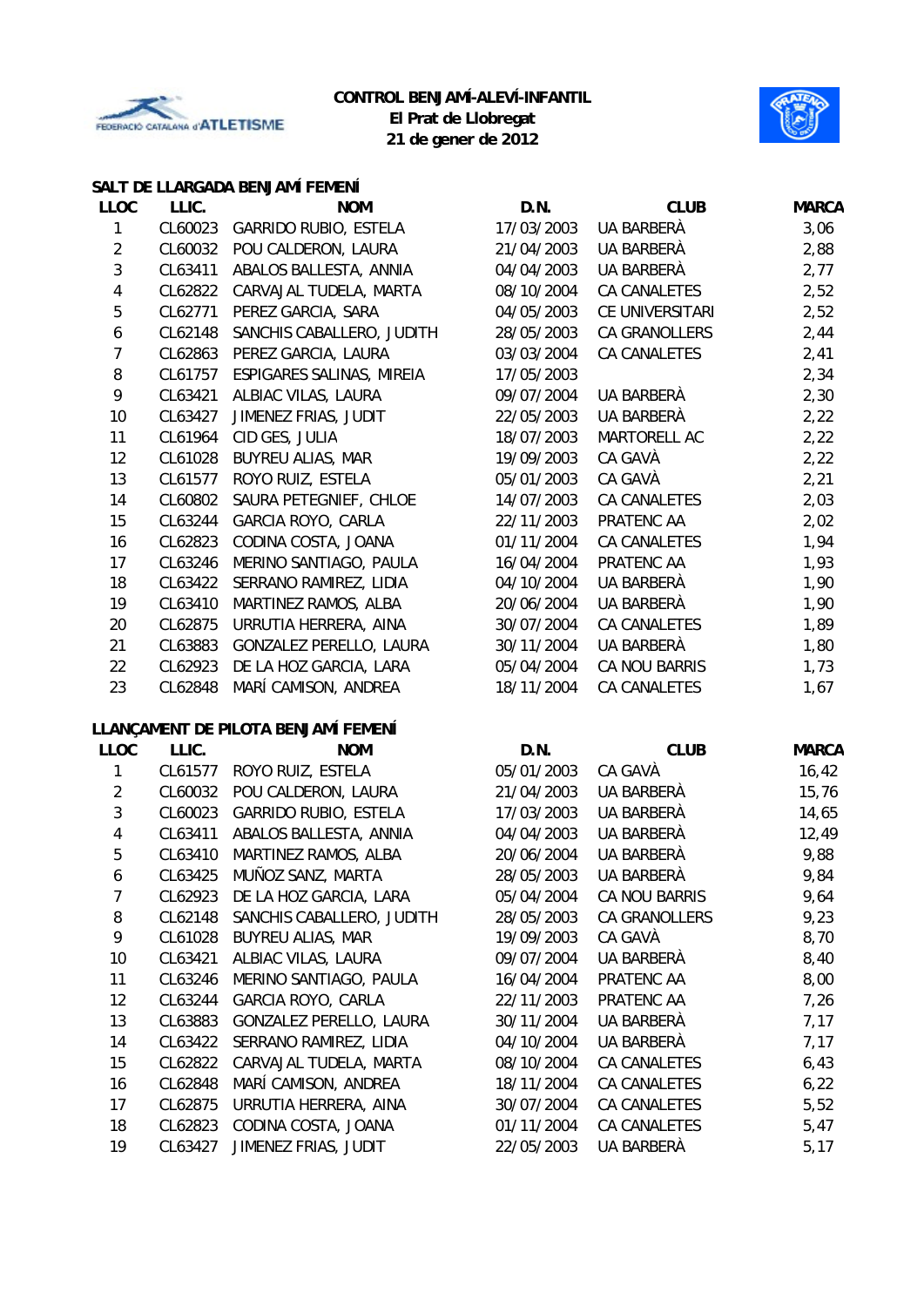



## **60 METRES LLISOS BENJAMÍ MASCULÍ**

| 1a. Sèrie      |         |                               |            |                           |              |
|----------------|---------|-------------------------------|------------|---------------------------|--------------|
| <b>LLOC</b>    | LLIC.   | <b>NOM</b>                    | D.N.       | <b>CLUB</b>               | <b>MARCA</b> |
| 1              | CL60014 | <b>BAREA RIOS, MARCOS</b>     | 27/05/2003 | UA BARBERÀ                | 9,7          |
| $\overline{2}$ | CL63417 | RODRIGUEZ SANCHEZ, GERARD     | 17/10/2004 | UA BARBERÀ                | 9,9          |
| 3              | CL62133 | BRUSTENGA COSTA, ANIOL        | 23/04/2004 | <b>CA GRANOLLERS</b>      | 10,2         |
| 4              | CL62837 | GOMEZ VERDUGO, ARNAU          | 29/02/2004 | CA CANALETES              | 10,6         |
| 5              | CL60561 | DIAZ DELGADO, MARC            | 22/07/2003 | <b>ISS - L'HOSPITALET</b> | 11,0         |
| 6              | CL61669 | PEREZ VILORIA, ALEJANDRO      | 25/03/2003 | PRATENC AA                | 11,4         |
| 2a. Sèrie      |         |                               |            |                           |              |
| 1              | CL63416 | VEGA PALACIO, FRANCISCO       | 01/09/2004 | UA BARBERÀ                | 10,2         |
| $\overline{2}$ | CL63810 | ZEBERIO DASCA, MIKEL          | 03/11/2004 | <b>ISS - L'HOSPITALET</b> | 10,5         |
| 3              | CL63467 | VERA GONZALEZ, VICTOR         | 05/12/2003 | PRATENC AA                | 10, 8        |
| 4              | CL62144 | ROCA RIVERA, JAN BIEL         | 01/02/2004 | CA GRANOLLERS             | 11,5         |
| 5              | CL62869 | ROS ASENSIO, EDUARDO          | 09/04/2004 | CA CANALETES              | 12,6         |
| 6              | CL63419 | DE LA ORDEN MOLINA, JESUS     | 14/08/2004 | UA BARBERÀ                | 13,3         |
| 3a. Sèrie      |         |                               |            |                           |              |
| 1              | CL63885 | PARRA CAÑADA, JOAN            | 15/06/2004 | UA BARBERÀ                | 10,3         |
| $\overline{2}$ | CL61782 | MARTINEZ RODRIGUEZ, OSCAR     | 28/09/2003 | PRATENC AA                | 11,1         |
| $\overline{3}$ | CL61984 | JORBA VERA, DANIEL            | 27/03/2003 | MARTORELL AC              | 11,3         |
| 4              | CL63385 | <b>GARCIA GARCIA, DIEGO</b>   | 17/10/2004 | ISS - L'HOSPITALET        | 11,6         |
| 5              | CL63387 | <b>GOMEZ OLIVA, ANDRES</b>    | 22/09/2003 | <b>ISS - L'HOSPITALET</b> | 12,0         |
| 6              | CL63413 | VACA ALBARRAN, CRISTIAN       | 23/11/2004 | UA BARBERÀ                | 13,7         |
| 7              | CL62161 | <b>BACARDIT CORRALES, IAN</b> | 17/07/2004 | <b>AVINENT MANRESA</b>    | 13,9         |
| 4a. Sèrie      |         |                               |            |                           |              |
| 1              | CL59323 | COSTA CAPALLERA, GERARD       | 21/02/2003 | <b>CA FIGUERES</b>        | 10,2         |
| $\overline{2}$ | CL62903 | JIMENEZ YANGUAS, MARCOS       | 29/01/2003 | MARTORELL AC              | 10,4         |
| $\sqrt{3}$     | CL61996 | MIRET BARRULL, ARNAU          | 19/05/2004 | MARTORELL AC              | 10,7         |
| 4              | CL60803 | SEGURA PESUDO, YABSERA        | 13/03/2003 | CA CANALETES              | 11,5         |
| 5              | CL59330 | FERNANDEZ GARCIA, DIEGO       | 01/05/2003 | CA GAVÀ                   | 12,2         |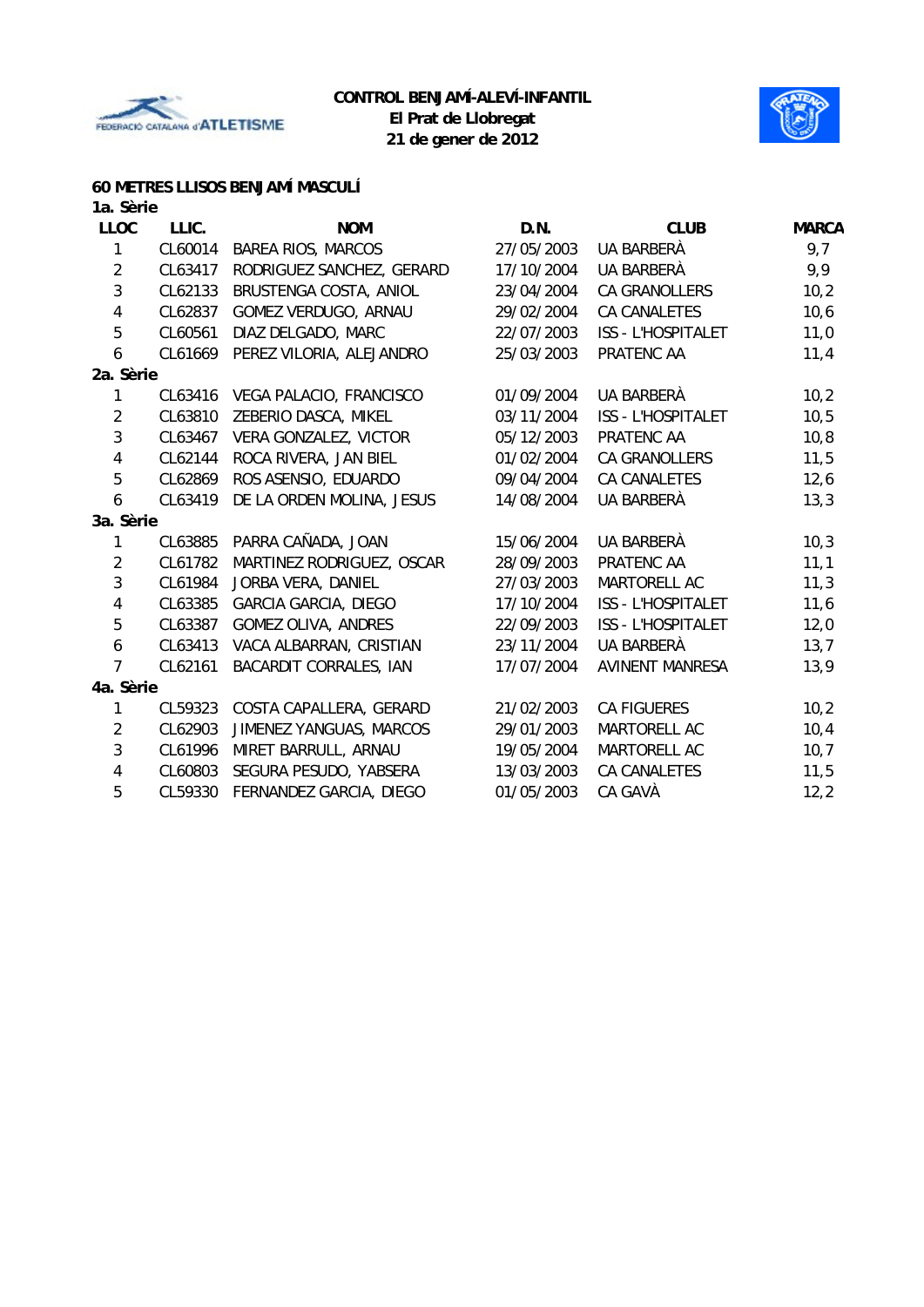



**21 de gener de 2012**

### **SALT DE LLARGADA BENJAMÍ MASCULÍ**

| <b>LLOC</b>    | LLIC.   | <b>NOM</b>                | D.N.       | <b>CLUB</b>               | <b>MARCA</b> |
|----------------|---------|---------------------------|------------|---------------------------|--------------|
| 1              | CL60014 | <b>BAREA RIOS, MARCOS</b> | 27/05/2003 | UA BARBERÀ                | 2,92         |
| $\overline{2}$ | CL63417 | RODRIGUEZ SANCHEZ, GERARD | 17/10/2004 | UA BARBERÀ                | 2,83         |
| 3              | CL62133 | BRUSTENGA COSTA, ANIOL    | 23/04/2004 | CA GRANOLLERS             | 2,64         |
| 4              | CL62837 | GOMEZ VERDUGO, ARNAU      | 29/02/2004 | <b>CA CANALETES</b>       | 2,58         |
| 5              | CL61996 | MIRET BARRULL, ARNAU      | 19/05/2004 | MARTORELL AC              | 2,53         |
| 6              | CL62010 | RAMIREZ VALDIVIESO, MARC  | 30/03/2004 | MARTORELL AC              | 2,53         |
| $\overline{7}$ | CL60561 | DIAZ DELGADO, MARC        | 22/07/2003 | <b>ISS - L'HOSPITALET</b> | 2,51         |
| 8              | CL60803 | SEGURA PESUDO, YABSERA    | 13/03/2003 | <b>CA CANALETES</b>       | 2,49         |
| 9              | CL63885 | PARRA CAÑADA, JOAN        | 15/06/2004 | UA BARBERÀ                | 2,47         |
| 10             | CL59323 | COSTA CAPALLERA, GERARD   | 21/02/2003 | <b>CA FIGUERES</b>        | 2,45         |
| 11             | CL63416 | VEGA PALACIO, FRANCISCO   | 01/09/2004 | UA BARBERÀ                | 2,44         |
| 12             | CL61984 | JORBA VERA, DANIEL        | 27/03/2003 | MARTORELL AC              | 2,41         |
| 13             | CL63467 | VERA GONZALEZ, VICTOR     | 05/12/2003 | PRATENC AA                | 2,37         |
| 14             | CL63810 | ZEBERIO DASCA, MIKEL      | 03/11/2004 | <b>ISS - L'HOSPITALET</b> | 2,27         |
| 15             | CL62144 | ROCA RIVERA, JAN BIEL     | 01/02/2004 | <b>CA GRANOLLERS</b>      | 2,25         |
| 16             | CL62869 | ROS ASENSIO, EDUARDO      | 09/04/2004 | CA CANALETES              | 2,21         |
| 17             | CL62903 | JIMENEZ YANGUAS, MARCOS   | 29/01/2003 | MARTORELL AC              | 2,21         |
| 18             | CL63387 | GOMEZ OLIVA, ANDRES       | 22/09/2003 | <b>ISS - L'HOSPITALET</b> | 2,05         |
| 19             | CL62102 | CAHISA BENITO, MARTIN     | 30/10/2003 | CA GAVÀ                   | 2,01         |
| 20             | CL61669 | PEREZ VILORIA, ALEJANDRO  | 25/03/2003 | PRATENC AA                | 2,00         |
| 21             | CL59330 | FERNANDEZ GARCIA, DIEGO   | 01/05/2003 | CA GAVÀ                   | 1,90         |
| 22             | CL63419 | DE LA ORDEN MOLINA, JESUS | 14/08/2004 | UA BARBERÀ                | 1,74         |
| 23             | CL63413 | VACA ALBARRAN, CRISTIAN   | 23/11/2004 | UA BARBERÀ                | 1,73         |
| 24             | CL62161 | BACARDIT CORRALES, IAN    | 17/07/2004 | <b>AVINENT MANRESA</b>    | 1,72         |
| 25             | CL61782 | MARTINEZ RODRIGUEZ, OSCAR | 28/09/2003 | PRATENC AA                | 1,71         |
|                |         |                           |            |                           |              |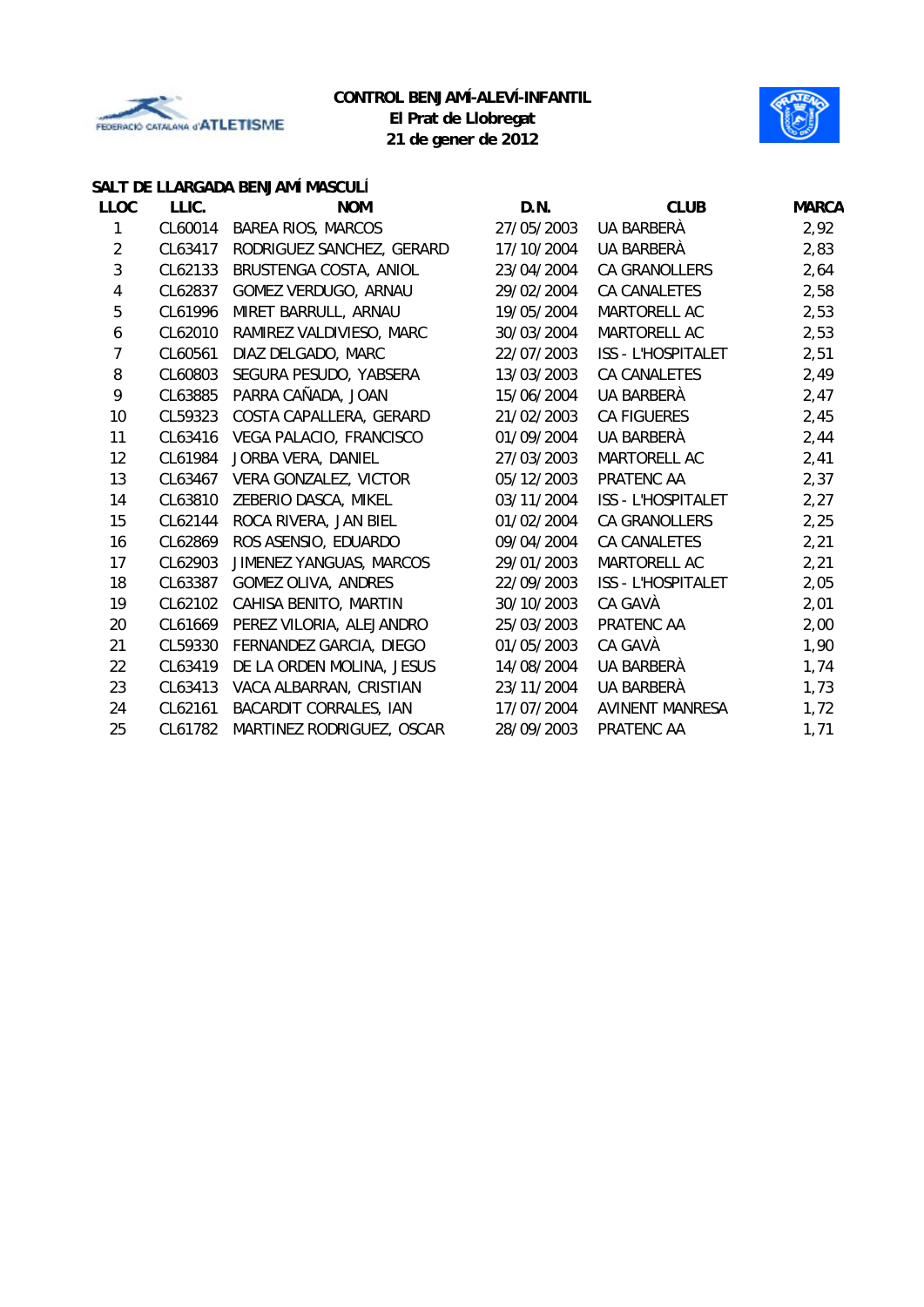



### **2000 METRES LLISOS ALEVÍ FEMENÍ**

| <b>LLOC</b>    | LLIC.   | <b>NOM</b>                  | D.N.       | <b>CLUB</b>               | <b>MARCA</b> |
|----------------|---------|-----------------------------|------------|---------------------------|--------------|
| 1              | CL55577 | CORNELLAS ESCAYOLA, ELNA    | 22/04/2001 | <b>AVINENT MANRESA</b>    | 7,58,3       |
| $\overline{2}$ | CL56899 | DALMAU CLOTET, JULIA        | 04/05/2001 | <b>AVINENT MANRESA</b>    | 8, 10, 3     |
| $\overline{3}$ | CL55583 | TARRAGO CLOP, MERITXELL     | 13/01/2001 | <b>AVINENT MANRESA</b>    | 8, 16, 2     |
| $\pmb{4}$      | CL63383 | DOUDI VEGA, NADIA           | 13/05/2002 | <b>ISS - L'HOSPITALET</b> | 8, 20, 3     |
| 5              | CL57168 | MARTINEZ GONZALEZ, ELENA    | 10/07/2002 | CORNELLÀ AT.              | 8, 22, 2     |
| 6              | CL62008 | PINO CEREZO, AUREA          | 17/01/2002 | MARTORELL AC              | 8, 28, 7     |
| $\overline{7}$ | CL63290 | CASTAÑO GARCIA, LAIA        | 27/12/2002 | MARTORELL AC              | 8,31,0       |
| 8              | CL62530 | CAYERO SANCHEZ, NOELIA      | 01/07/2001 | CA VILADECANS             | 8,39,6       |
| 9              | CL57775 | VARGAS FUENTES, GISELA      | 18/02/2002 | CA GRANOLLERS             | 8,43,5       |
| 10             | CL60408 | MPECK-BADA MANIDANG, PAMELA | 09/11/2001 | <b>ISS - L'HOSPITALET</b> | 8,47,3       |
| 11             | CL61983 | JORBA VERA, ANA             | 17/01/2001 | MARTORELL AC              | 8,55,9       |
| 12             | CL62151 | SERRA MUCHART, ALBA         | 29/09/2001 | CA GRANOLLERS             | 8,58,4       |
| 13             | CL62536 | MARTINEZ BELTRAN, MARINA    | 19/01/2002 | CA VILADECANS             | 8,59,3       |
| 14             | CL62850 | MASAGUE COMELLAS, RITA      | 04/05/2002 | CA CANALETES              | 8,59,8       |
| 15             | CL62017 | TORRALBA CORRAL, SANDRA     | 05/03/2002 | MARTORELL AC              | 9, 20, 4     |
| 16             | CL61985 | LARA MARCHAL, VERONICA      | 09/06/2002 | MARTORELL AC              | 9, 20, 7     |
| 17             | CL57677 | SERRAT GARCIA, MIL·LI       | 03/10/2002 | CA OLESA                  | 9,25,0       |
| 18             | CL63392 | RIDAMEYA JAN, VICTORIA      | 05/11/2001 | ISS - L'HOSPITALET        | 9, 30, 4     |
| 19             | CL57765 | GONZALO MONJE, EMMA         | 09/11/2001 | <b>CA GRANOLLERS</b>      | 9,42,4       |
| 20             | CL63388 | IÑIGO MAUREL, LAURA         | 15/01/2001 | <b>ISS - L'HOSPITALET</b> | 9,45,0       |
| 21             | CL58308 | PEREIRAS NEIRA, NURIA       | 24/01/2002 | <b>ISS - L'HOSPITALET</b> | 9,54,8       |
| 22             | CL63384 | FERRER FERNANDEZ, DANIELA   | 08/01/2002 | <b>ISS - L'HOSPITALET</b> | 9,58,5       |
| 23             | CL61965 | CINTO GUILABERT, MIREIA     | 07/05/2002 | MARTORELL AC              | 10,01,1      |
| 24             | CL56698 | GRUESO ALVAREZ, ELENA       | 19/01/2001 | PRATENC AA                | 10, 10, 5    |
| 25             | CL62002 | NIETO CAPUZ, NORA           | 17/04/2001 | MARTORELL AC              | 10, 16, 8    |
| 26             | CL62912 | SERRANO OLIVER, AURA        | 07/05/2002 | MARTORELL AC              | 11, 24, 7    |
| 27             | CL57760 | COTOLI CEREZO, RAQUEL       | 01/11/2001 | <b>CA GRANOLLERS</b>      | 11, 32, 7    |
| 28             | CL61976 | GOMEZ RODRIGUEZ, SARA       | 10/09/2001 | MARTORELL AC              | 11, 33, 5    |
| 29             | CL61658 | BERDEJO GOMEZ, PAULA        | 18/12/2002 | <b>UGE BADALONA</b>       | 12,08,8      |
| 30             | CL62139 | LEIVA VIGIL, GISELLE        | 03/08/2001 | <b>CA GRANOLLERS</b>      | 12, 36, 5    |

### **60 METRES TANQUES ALEVÍ FEMENÍ**

| 1a. Sèrie |
|-----------|
|           |

| LLOC | LLIC.   | <b>NOM</b>                       | D.N.       | <b>CLUB</b>               | <b>MARCA</b> |
|------|---------|----------------------------------|------------|---------------------------|--------------|
|      | CL60406 | VICENTE GARCIA, MARIA            | 28/03/2001 | <b>ISS - L'HOSPITALET</b> | 9,3          |
| 2    |         | CL63392 RIDAMEYA JAN, VICTORIA   | 05/11/2001 | <b>ISS - L'HOSPITALET</b> | 12,4         |
| 3    | CL62017 | TORRALBA CORRAL, SANDRA          | 05/03/2002 | MARTORELL AC              | 12,7         |
| 4    |         | CL57762 DE LA TORRE GOMEZ, SOFIA | 12/11/2002 | CA GRANOLLERS             | 13,0         |
| 5    |         | CL61658 BERDEJO GOMEZ, PAULA     | 18/12/2002 | UGE BADALONA              | 13,6         |
| 6    |         | CL57165 BLASCO PATIÑO, ALBA      | 26/02/2002 | CORNELLÀ AT.              | 16,4         |
|      |         |                                  |            |                           |              |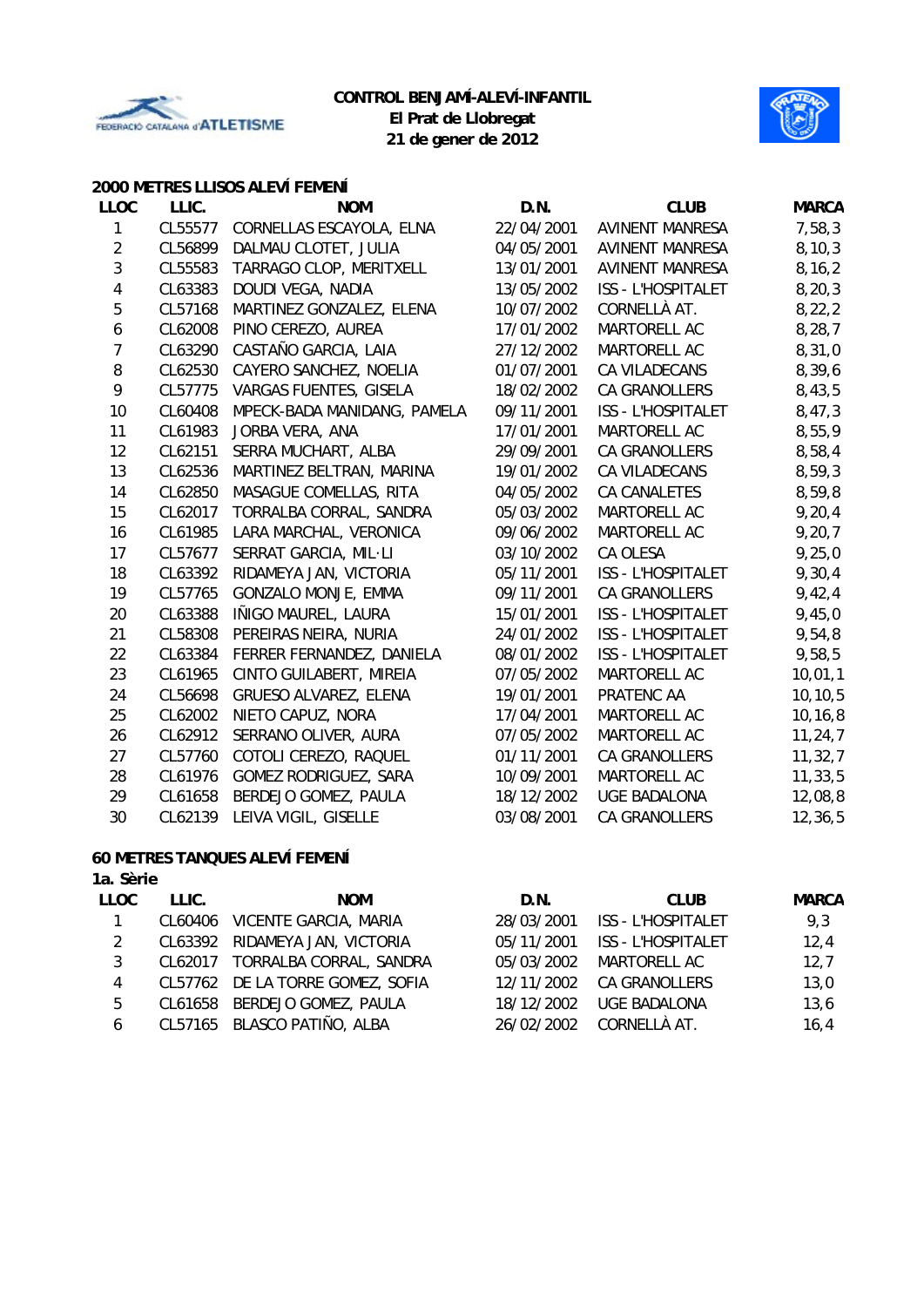



**21 de gener de 2012**

# **2a. Sèrie**

| 1                       | CL57775 | VARGAS FUENTES, GISELA       | 18/02/2002 | <b>CA GRANOLLERS</b>      | 11,6 |
|-------------------------|---------|------------------------------|------------|---------------------------|------|
| $\overline{2}$          | CL63383 | DOUDI VEGA, NADIA            | 13/05/2002 | ISS - L'HOSPITALET        | 11,9 |
| 3                       | CL63388 | IÑIGO MAUREL, LAURA          | 15/01/2001 | ISS - L'HOSPITALET        | 12,5 |
| $\overline{4}$          | CL57168 | MARTINEZ GONZALEZ, ELENA     | 10/07/2002 | CORNELLÀ AT.              | 12,7 |
| 5                       | CL61985 | LARA MARCHAL, VERONICA       | 09/06/2002 | MARTORELL AC              | 12,9 |
| 6                       | CL56701 | <b>VIRTUS MARTIN, LARA</b>   | 08/07/2001 | PRATENC AA                | 15,8 |
| 3a. Sèrie               |         |                              |            |                           |      |
| 1                       | CL55406 | FUENTES RODRIGUEZ, MAR       | 12/01/2001 | CORNELLÀ AT.              | 11,2 |
| $\overline{2}$          | CL61976 | GOMEZ RODRIGUEZ, SARA        | 10/09/2001 | MARTORELL AC              | 11,6 |
| 3                       | CL58308 | PEREIRAS NEIRA, NURIA        | 24/01/2002 | ISS - L'HOSPITALET        | 12,4 |
| $\overline{\mathbf{4}}$ | CL61607 | GIL LOPEZ, ANDREA            | 08/01/2001 | CA CANALETES              | 13,3 |
| 5                       | CL57765 | GONZALO MONJE, EMMA          | 09/11/2001 | CA GRANOLLERS             | 15,1 |
| 6                       | CL63393 | ROS BAUTISTA, ANNA           | 06/09/2002 | ISS - L'HOSPITALET        | 15,9 |
| 4a. Sèrie               |         |                              |            |                           |      |
| $\mathbf{1}$            | CL54826 | VILA SANCHEZ, DIWA           | 13/02/2001 | CORNELLÀ AT.              | 11,2 |
| $\overline{2}$          | CL63059 | CAÑABATE URGEL, MAR          | 14/08/2001 | <b>CA CANALETES</b>       | 12,2 |
| $\overline{3}$          | CL63831 | DOBON PELEGRIN, ESTHER       | 19/04/2002 | UA BARBERÀ                | 12,7 |
| $\overline{4}$          | CL63384 | FERRER FERNANDEZ, DANIELA    | 08/01/2002 | ISS - L'HOSPITALET        | 13,1 |
| 5                       | CL57760 | COTOLI CEREZO, RAQUEL        | 01/11/2001 | CA GRANOLLERS             | 13,4 |
| 6                       | CL61965 | CINTO GUILABERT, MIREIA      | 07/05/2002 | MARTORELL AC              | 14,1 |
| 5a. Sèrie               |         |                              |            |                           |      |
| 1                       | CL62008 | PINO CEREZO, AUREA           | 17/01/2002 | MARTORELL AC              | 11,6 |
| $\overline{2}$          | CL62821 | CAPDEVILA MASO, ELISENDA     | 18/02/2002 | <b>CA CANALETES</b>       | 11,9 |
| 3                       | CL60408 | MPECK-BADA MANIDANG, PAMELA  | 09/11/2001 | <b>ISS - L'HOSPITALET</b> | 12,2 |
| $\overline{4}$          | CL56961 | INGLAVAGA MARTINEZ, NURIA    | 23/03/2001 | FC BARCELONA              | 12,5 |
| 5                       | CL58198 | CASCON LOPEZ, CARLA          | 13/09/2002 | UA BARBERÀ                | 12,9 |
| 6                       | CL62151 | SERRA MUCHART, ALBA          | 29/09/2001 | CA GRANOLLERS             | 13,5 |
| 6a. Sèrie               |         |                              |            |                           |      |
| 1                       | CL61983 | JORBA VERA, ANA              | 17/01/2001 | MARTORELL AC              | 11,5 |
| $\overline{2}$          | CL56899 | DALMAU CLOTET, JULIA         | 04/05/2001 | <b>AVINENT MANRESA</b>    | 11,8 |
| 3                       | CL62846 | LOPEZ CABALLER, MARTA        | 24/05/2002 | <b>CA CANALETES</b>       | 12,1 |
| $\overline{4}$          | CL62764 | DE MINGO DOMENECH, ANNA      | 30/12/2002 | CE UNIVERSITARI           | 12,5 |
| 5                       | CL63887 | SALVADOR LOPEZ, ALBA         | 12/10/2002 | UA BARBERÀ                | 16,0 |
| 6                       |         | CL62139 LEIVA VIGIL, GISELLE | 03/08/2001 | CA GRANOLLERS             | 16,8 |
| 7a. Sèrie               |         |                              |            |                           |      |
| $\mathbf{1}$            | CL59067 | DE MINGO DOMENECH, MARIA     | 09/02/2001 | CE UNIVERSITARI           | 10,3 |
| $\overline{2}$          | CL55542 | LOPEZ CAÑAVERAS, CARLA       | 23/01/2001 | CE PENEDÈS                | 11,0 |
| $\mathfrak{Z}$          | CL58812 | BRULLAS MORENO, MARIA        | 23/11/2001 | CA GAVÀ                   | 11,3 |
| $\overline{4}$          | CL60264 | MARTINEZ PIJOAN, MARIONA     | 06/02/2001 | CE UNIVERSITARI           | 12,1 |
| 5                       | CL63290 | CASTAÑO GARCIA, LAIA         | 27/12/2002 | MARTORELL AC              | 12,8 |
| 6                       | CL62170 | <b>GARCIA OLIVE, AITANA</b>  | 22/11/2002 | <b>AVINENT MANRESA</b>    | 15,3 |
| 7                       | CL59772 | PIEROLA MAÑAS, LAURA         | 22/06/2001 | AVINENT MANRESA           | 16,2 |
| 8                       | CL62912 | SERRANO OLIVER, AURA         | 07/05/2002 | MARTORELL AC              | 17,2 |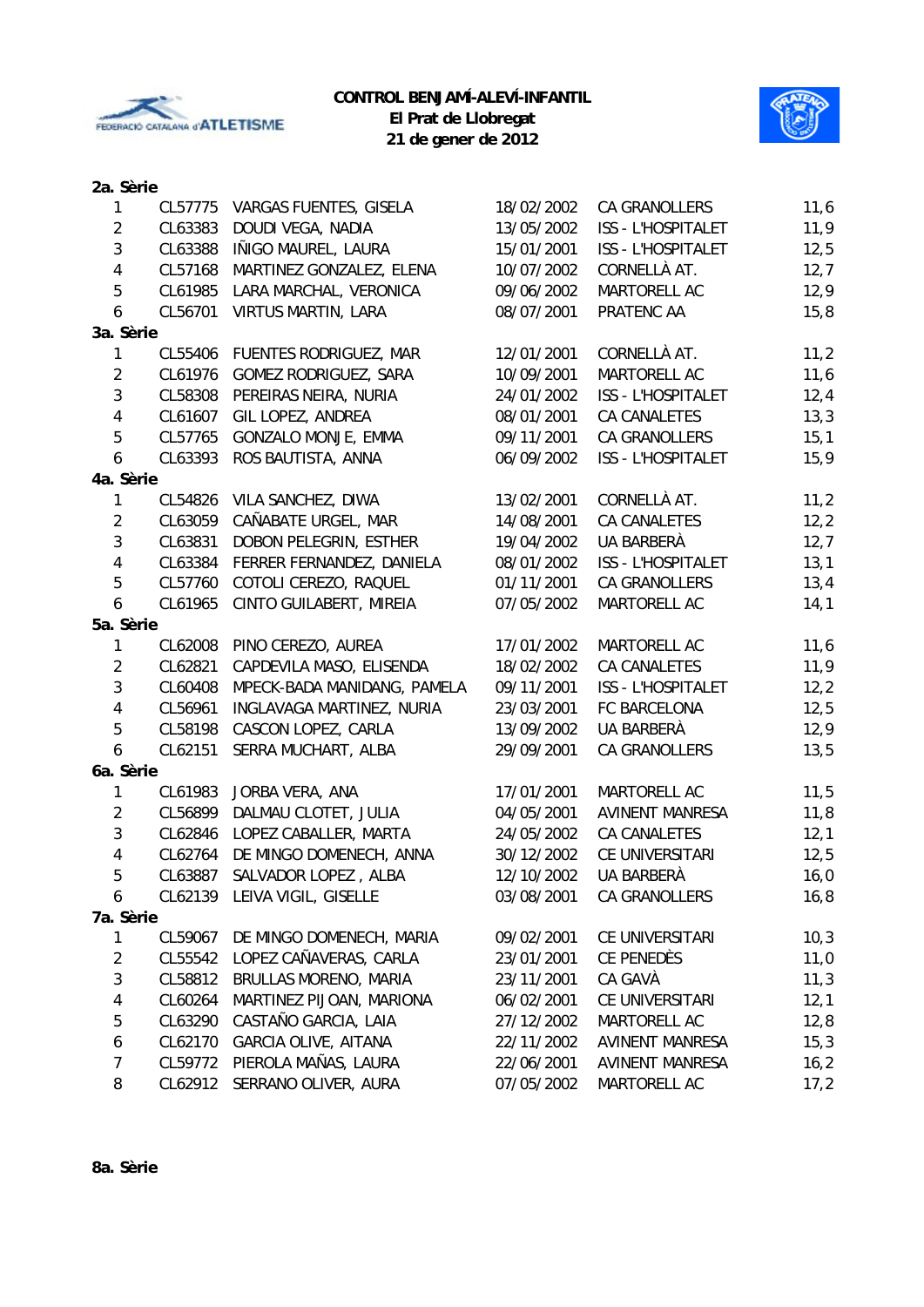

### **CONTROL BENJAMÍ-ALEVÍ-INFANTIL**



**El Prat de Llobregat 21 de gener de 2012**

|               | CL55577 | CORNELLAS ESCAYOLA, ELNA          | 22/04/2001 | <b>AVINENT MANRESA</b>    | 10,2  |
|---------------|---------|-----------------------------------|------------|---------------------------|-------|
| $\mathcal{L}$ | CL56853 | GUTIERREZ HORVAT, KALA            | 27/08/2001 | CA GAVÀ                   | 10,8  |
| 3             |         | CL55544 MOLINA COLLADO, LAIA      | 21/04/2001 | CE PENEDÈS                | 11,8  |
| 4             |         | CL55546 FONT MIRET, NURIA         | 21/01/2001 | <b>CE PENEDÈS</b>         | 12,0  |
| 5             |         | CL62530 CAYERO SANCHEZ, NOELIA    | 01/07/2001 | CA VILADECANS             | 12,8  |
| 6             |         | CL63384 FERRER FERNANDEZ, DANIELA | 08/01/2002 | <b>ISS - L'HOSPITALET</b> | 13,6  |
|               |         | CL62002 NIETO CAPUZ, NORA         | 17/04/2001 | MARTORELL AC              | 14,5  |
| 8             |         | CL62536 MARTINEZ BELTRAN, MARINA  | 19/01/2002 | CA VILADECANS             | 15, 5 |

# **SALT D'ALÇADA ALEVÍ FEMENÍ**

| <b>LLOC</b>    | LLIC.   | <b>NOM</b>                  | D.N.       | <b>CLUB</b>               | <b>MARCA</b> |
|----------------|---------|-----------------------------|------------|---------------------------|--------------|
| 1              | CL60406 | VICENTE GARCIA, MARIA       | 28/03/2001 | <b>ISS - L'HOSPITALET</b> | 1,45         |
| $\overline{2}$ | CL54826 | VILA SANCHEZ, DIWA          | 13/02/2001 | CORNELLÀ AT.              | 1,20         |
| 4              | CL55542 | LOPEZ CAÑAVERAS, CARLA      | 23/01/2001 | CE PENEDÈS                | 1,15         |
| 3              | CL60408 | MPECK-BADA MANIDANG, PAMELA | 09/11/2001 | <b>ISS - L'HOSPITALET</b> | 1,15         |
| 7              | CL55546 | FONT MIRET, NURIA           | 21/01/2001 | CE PENEDÈS                | 1,10         |
| 6              | CL61983 | JORBA VERA, ANA             | 17/01/2001 | MARTORELL AC              | 1,10         |
| 5              | CL55577 | CORNELLAS ESCAYOLA, ELNA    | 22/04/2001 | <b>AVINENT MANRESA</b>    | 1,10         |
| 9              | CL57775 | VARGAS FUENTES, GISELA      | 18/02/2002 | <b>CA GRANOLLERS</b>      | 1,05         |
| 8              | CL63059 | CAÑABATE URGEL, MAR         | 14/08/2001 | CA CANALETES              | 1,05         |
| 13             | CL62821 | CAPDEVILA MASO, ELISENDA    | 18/02/2002 | <b>CA CANALETES</b>       | 1,00         |
| 10             | CL62764 | DE MINGO DOMENECH, ANNA     | 30/12/2002 | CE UNIVERSITARI           | 1,00         |
| 10             | CL62008 | PINO CEREZO, AUREA          | 17/01/2002 | MARTORELL AC              | 1,00         |
| 10             | CL55583 | TARRAGO CLOP, MERITXELL     | 13/01/2001 | <b>AVINENT MANRESA</b>    | 1,00         |
|                | CL63831 | DOBON PELEGRIN, ESTHER      | 19/04/2002 | UA BARBERÀ                | <b>NULS</b>  |
|                | CL58308 | PEREIRAS NEIRA, NURIA       | 24/01/2002 | <b>ISS - L'HOSPITALET</b> | <b>NULS</b>  |
|                | CL56961 | INGLAVAGA MARTINEZ, NURIA   | 23/03/2001 | FC BARCELONA              | <b>NULS</b>  |
|                | CL57760 | COTOLI CEREZO, RAQUEL       | 01/11/2001 | <b>CA GRANOLLERS</b>      | <b>NULS</b>  |
|                | CL57762 | DE LA TORRE GOMEZ, SOFIA    | 12/11/2002 | <b>CA GRANOLLERS</b>      | <b>NULS</b>  |
|                | CL62139 | LEIVA VIGIL, GISELLE        | 03/08/2001 | <b>CA GRANOLLERS</b>      | <b>NULS</b>  |
|                | CL62002 | NIETO CAPUZ, NORA           | 17/04/2001 | MARTORELL AC              | <b>NULS</b>  |
|                | CL62017 | TORRALBA CORRAL, SANDRA     | 05/03/2002 | MARTORELL AC              | <b>NULS</b>  |
|                | CL62912 | SERRANO OLIVER, AURA        | 07/05/2002 | MARTORELL AC              | <b>NULS</b>  |
|                | CL61965 | CINTO GUILABERT, MIREIA     | 07/05/2002 | MARTORELL AC              | <b>NULS</b>  |
|                | CL63290 | CASTAÑO GARCIA, LAIA        | 27/12/2002 | MARTORELL AC              | <b>NULS</b>  |
|                | CL57168 | MARTINEZ GONZALEZ, ELENA    | 10/07/2002 | CORNELLÀ AT.              | <b>NULS</b>  |
|                | CL62170 | GARCIA OLIVE, AITANA        | 22/11/2002 | <b>AVINENT MANRESA</b>    | <b>NULS</b>  |
|                | CL56899 | DALMAU CLOTET, JULIA        | 04/05/2001 | <b>AVINENT MANRESA</b>    | <b>NULS</b>  |
|                |         |                             |            |                           |              |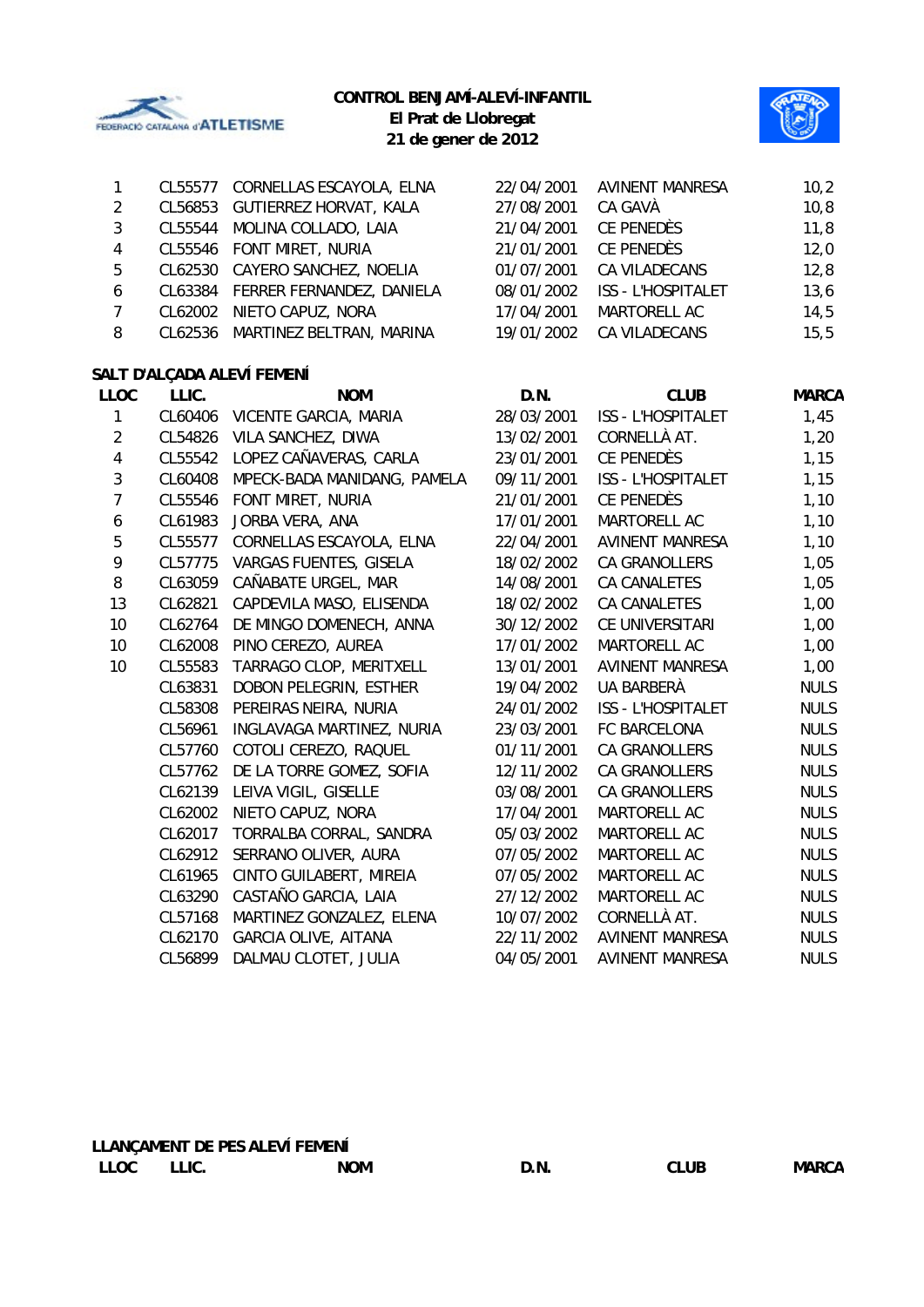

**21 de gener de 2012**





| 1              | CL60406 | VICENTE GARCIA, MARIA         | 28/03/2001 | ISS - L'HOSPITALET        | 8,42        |
|----------------|---------|-------------------------------|------------|---------------------------|-------------|
| $\overline{2}$ | CL56853 | <b>GUTIERREZ HORVAT, KALA</b> | 27/08/2001 | CA GAVÀ                   | 6,88        |
| 3              | CL55406 | FUENTES RODRIGUEZ, MAR        | 12/01/2001 | CORNELLÀ AT.              | 5,80        |
| 4              | CL55583 | TARRAGO CLOP, MERITXELL       | 13/01/2001 | <b>AVINENT MANRESA</b>    | 5,32        |
| 5              | CL54826 | VILA SANCHEZ, DIWA            | 13/02/2001 | CORNELLÀ AT.              | 5,30        |
| 6              | CL55546 | FONT MIRET, NURIA             | 21/01/2001 | CE PENEDÈS                | 5,26        |
| $\overline{7}$ | CL63059 | CAÑABATE URGEL, MAR           | 14/08/2001 | <b>CA CANALETES</b>       | 5,15        |
| 8              | CL55544 | MOLINA COLLADO, LAIA          | 21/04/2001 | CE PENEDÈS                | 4,95        |
| 9              | CL58198 | CASCON LOPEZ, CARLA           | 13/09/2002 | UA BARBERÀ                | 4,93        |
| 10             | CL55542 | LOPEZ CAÑAVERAS, CARLA        | 23/01/2001 | CE PENEDÈS                | 4,92        |
| 11             | CL60408 | MPECK-BADA MANIDANG, PAMELA   | 09/11/2001 | ISS - L'HOSPITALET        | 4,89        |
| 12             | CL61976 | GOMEZ RODRIGUEZ, SARA         | 10/09/2001 | MARTORELL AC              | 4,58        |
| 13             | CL62821 | CAPDEVILA MASO, ELISENDA      | 18/02/2002 | <b>CA CANALETES</b>       | 4,50        |
| 14             | CL58308 | PEREIRAS NEIRA, NURIA         | 24/01/2002 | <b>ISS - L'HOSPITALET</b> | 4,32        |
| 15             | CL59772 | PIEROLA MAÑAS, LAURA          | 22/06/2001 | <b>AVINENT MANRESA</b>    | 4,31        |
| 16             | CL62002 | NIETO CAPUZ, NORA             | 17/04/2001 | MARTORELL AC              | 4,08        |
| 17             | CL63831 | DOBON PELEGRIN, ESTHER        | 19/04/2002 | UA BARBERÀ                | 4,03        |
| 17             | CL62017 | TORRALBA CORRAL, SANDRA       | 05/03/2002 | MARTORELL AC              | 4,03        |
| 18             | CL57765 | GONZALO MONJE, EMMA           | 09/11/2001 | CA GRANOLLERS             | 4,02        |
| 20             | CL63242 | DESCALZO REBOLLO, JULIA       | 05/05/2002 | PRATENC AA                | 3,99        |
| 21             | CL62846 | LOPEZ CABALLER, MARTA         | 24/05/2002 | <b>CA CANALETES</b>       | 3,96        |
| 22             | CL61607 | GIL LOPEZ, ANDREA             | 08/01/2001 | <b>CA CANALETES</b>       | 3,94        |
| 23             | CL61983 | JORBA VERA, ANA               | 17/01/2001 | MARTORELL AC              | 3,93        |
| 24             | CL57775 | VARGAS FUENTES, GISELA        | 18/02/2002 | CA GRANOLLERS             | 3,92        |
| 25             | CL63388 | IÑIGO MAUREL, LAURA           | 15/01/2001 | ISS - L'HOSPITALET        | 3,82        |
| 26             | CL58812 | BRULLAS MORENO, MARIA         | 23/11/2001 | CA GAVÀ                   | 3,71        |
| 27             | CL63392 | RIDAMEYA JAN, VICTORIA        | 05/11/2001 | ISS - L'HOSPITALET        | 3,68        |
| 28             | CL57760 | COTOLI CEREZO, RAQUEL         | 01/11/2001 | CA GRANOLLERS             | 3,65        |
| 29             | CL62151 | SERRA MUCHART, ALBA           | 29/09/2001 | CA GRANOLLERS             | 3,63        |
| 30             | CL57168 | MARTINEZ GONZALEZ, ELENA      | 10/07/2002 | CORNELLÀ AT.              | 3,60        |
| 31             | CL57762 | DE LA TORRE GOMEZ, SOFIA      | 12/11/2002 | CA GRANOLLERS             | 3,50        |
| 32             | CL63393 | ROS BAUTISTA, ANNA            | 06/09/2002 | ISS - L'HOSPITALET        | 3,48        |
| 33             | CL62170 | <b>GARCIA OLIVE, AITANA</b>   | 22/11/2002 | <b>AVINENT MANRESA</b>    | 3,47        |
| 34             | CL61965 | CINTO GUILABERT, MIREIA       | 07/05/2002 | MARTORELL AC              | 3,39        |
| 35             | CL63384 | FERRER FERNANDEZ, DANIELA     | 08/01/2002 | ISS - L'HOSPITALET        | 3,31        |
| 36             | CL62139 | LEIVA VIGIL, GISELLE          | 03/08/2001 | CA GRANOLLERS             | 3,16        |
| 37             | CL63887 | SALVADOR LOPEZ, ALBA          | 12/10/2002 | UA BARBERÀ                | 3,15        |
| 38             | CL63383 | DOUDI VEGA, NADIA             | 13/05/2002 | ISS - L'HOSPITALET        | 3,09        |
| 39             | CL62008 | PINO CEREZO, AUREA            | 17/01/2002 | MARTORELL AC              | 3,09        |
| 40             | CL61985 | LARA MARCHAL, VERONICA        | 09/06/2002 | MARTORELL AC              | 3,06        |
| 41             | CL57165 | BLASCO PATIÑO, ALBA           | 26/02/2002 | CORNELLÀ AT.              | 3,04        |
| 42             | CL63290 | CASTAÑO GARCIA, LAIA          | 27/12/2002 | MARTORELL AC              | 2,33        |
|                | CL62912 | SERRANO OLIVER, AURA          | 07/05/2002 | MARTORELL AC              | <b>NULS</b> |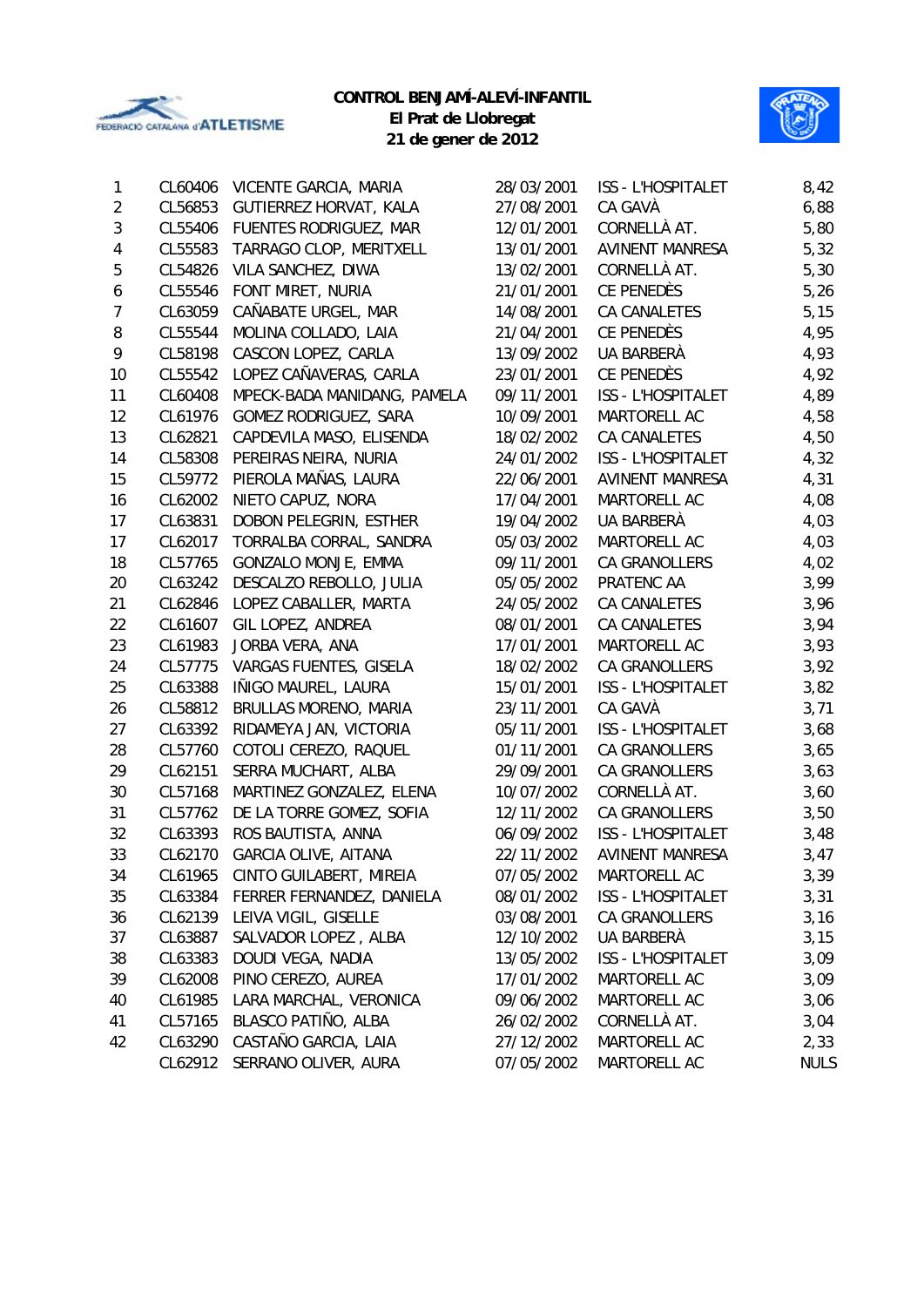



### **2000 METRES LLISOS ALEVÍ MASCULÍ**

| <b>LLOC</b>    | LLIC.   | <b>NOM</b>                      | D.N.       | <b>CLUB</b>               | <b>MARCA</b> |
|----------------|---------|---------------------------------|------------|---------------------------|--------------|
| 1              | CL62535 | HURTADO PINEDO, JESUS           | 20/06/2002 | CA VILADECANS             | 7,16,4       |
| $\overline{2}$ | CL62550 | VILLALONGA MARTINEZ, RAUL       | 21/10/2001 | CA VILADECANS             | 7, 20, 1     |
| $\sqrt{3}$     | CL62832 | GARCIA FERNANDEZ, ALAN          | 01/10/2002 | CA CANALETES              | 7,27,5       |
| 4              | CL61145 | CORIS COBOS, VICTOR             | 14/02/2001 | CA SANT CELONI            | 7,40,9       |
| 5              | CL56514 | MBARKI, SALMAN                  | 28/02/2001 | CA GRANOLLERS             | 7,48,2       |
| 6              | CL58670 | MESAS HERRANZ, ADRIA            | 03/09/2002 | <b>AVINENT MANRESA</b>    | 8,02,8       |
| 7              | CL58200 | GEA GONZALEZ, JOAN              | 04/04/2002 | UA BARBERÀ                | 8, 12, 4     |
| 8              | CL58208 | LOPEZ RUIZ, MARIO               | 23/01/2002 | UA BARBERÀ                | 8,14,6       |
| 9              | CL59336 | MCGRATH BENITO, PAUL            | 07/03/2002 | CA GAVÀ                   | 8, 21, 3     |
| 10             | CL59688 | SEGURA GOMEZ, ADRIA             | 07/01/2002 | CA GRANOLLERS             | 8,22,0       |
| 11             | CL62155 | VIZCAINO MATEO, DANIEL          | 10/12/2001 | CA GRANOLLERS             | 8, 35, 4     |
| 12             | CL59270 | <b>GARCIA GIMENO, ADRIAN</b>    | 23/02/2002 | CA GRANOLLERS             | 8,37,7       |
| 13             | CL59329 | EGEA MANGIN, ALOIS              | 23/11/2001 | CA GAVÀ                   | 8, 39, 1     |
| 14             | CL58948 | <b>MOGAS MORALES, ROGER</b>     | 08/04/2002 | PRATENC AA                | 8,51,4       |
| 15             | CL63248 | MONTESINOS GARRIDO, POL         | 26/03/2002 | PRATENC AA                | 8,59,8       |
| 16             | CL57763 | FUENTES BRUSTENGA, GERARD       | 22/09/2001 | <b>CA GRANOLLERS</b>      | 9,01,7       |
| 17             | CL58191 | ALBARRAN ROCA, MARTI            | 13/08/2002 | <b>UA BARBERÀ</b>         | 9,02,6       |
| 18             | CL58220 | SANCHEZ LOPEZ, ERIC             | 03/03/2002 | UA BARBERÀ                | 9,04,8       |
| 19             | CL61969 | DIAZ SAEZ, IVAN                 | 22/03/2002 | MARTORELL AC              | 9,07,1       |
| 20             | CL62532 | CEMBORAIN VALDEVIRA, VICTOR     | 14/11/2002 | CA VILADECANS             | 9, 20, 3     |
| 21             | CL57043 | ESTEBAN CASTILLO, ALEX          | 17/09/2002 | CA GAVÀ                   | 9,20,9       |
|                |         | 60 METRES TANQUES ALEVÍ MASCULÍ |            |                           |              |
| 1a. Sèrie      |         |                                 |            |                           |              |
| <b>LLOC</b>    | LLIC.   | <b>NOM</b>                      | D.N.       | <b>CLUB</b>               | <b>MARCA</b> |
| 1              | CL56960 | COLL SICLUNA, ARTUR             | 16/08/2001 | FC BARCELONA              | 9,7          |
| $\overline{c}$ | CL59085 | CEBERIO DASCA, GUILLEM          | 14/06/2001 | ISS - L'HOSPITALET        | 10,0         |
| $\sqrt{3}$     | CL62114 | GARCIA CARRETERO, OSCAR         | 10/08/2001 | CA GAVÀ                   | 10,9         |
| 4              | CL58670 | MESAS HERRANZ, ADRIA            | 03/09/2002 | <b>AVINENT MANRESA</b>    | 11,1         |
| 5              | CL60449 | ROLDAN SANCHEZ, RODRIGO         | 02/02/2001 | CE UNIVERSITARI           | 11,4         |
| $\sqrt{3}$     | CL58200 | GEA GONZALEZ, JOAN              | 04/04/2002 | UA BARBERÀ                | 11,6         |
| 4              | CL61969 | DIAZ SAEZ, IVAN                 | 22/03/2002 | MARTORELL AC              | 12,1         |
| 5              | CL61656 | ZIMMERMAN SOLA, MARC            | 20/11/2002 | CE UNIVERSITARI           | 13,0         |
| 2a. Sèrie      |         |                                 |            |                           |              |
| 1              | CL57284 | RODRIGUEZ FAUROUX, JOAQUIM      | 19/03/2002 | <b>ISS - L'HOSPITALET</b> | 10,4         |
| $\overline{2}$ | CL62824 | CODINA COSTA, BERNAT            | 09/12/2001 | <b>CA CANALETES</b>       | 10,7         |
| 3              | CL57763 | FUENTES BRUSTENGA, GERARD       | 22/09/2001 | <b>CA GRANOLLERS</b>      | 11,2         |
| 4              | CL59329 | <b>EGEA MANGIN, ALOIS</b>       | 23/11/2001 | CA GAVÀ                   | 11,5         |
| 5              | CL58171 | MIGUEL DOMINGUEZ, MARC          | 16/06/2002 | CORNELLÀ AT.              | 11,9         |
| 6              | CL62832 | GARCIA FERNANDEZ, ALAN          | 01/10/2002 | CA CANALETES              | 12,5         |
| 7              | CL58208 | LOPEZ RUIZ, MARIO               | 23/01/2002 | UA BARBERÀ                | 12,8         |
| 8              | CL58220 | SANCHEZ LOPEZ, ERIC             | 03/03/2002 | UA BARBERÀ                | 13,2         |
|                |         |                                 |            |                           |              |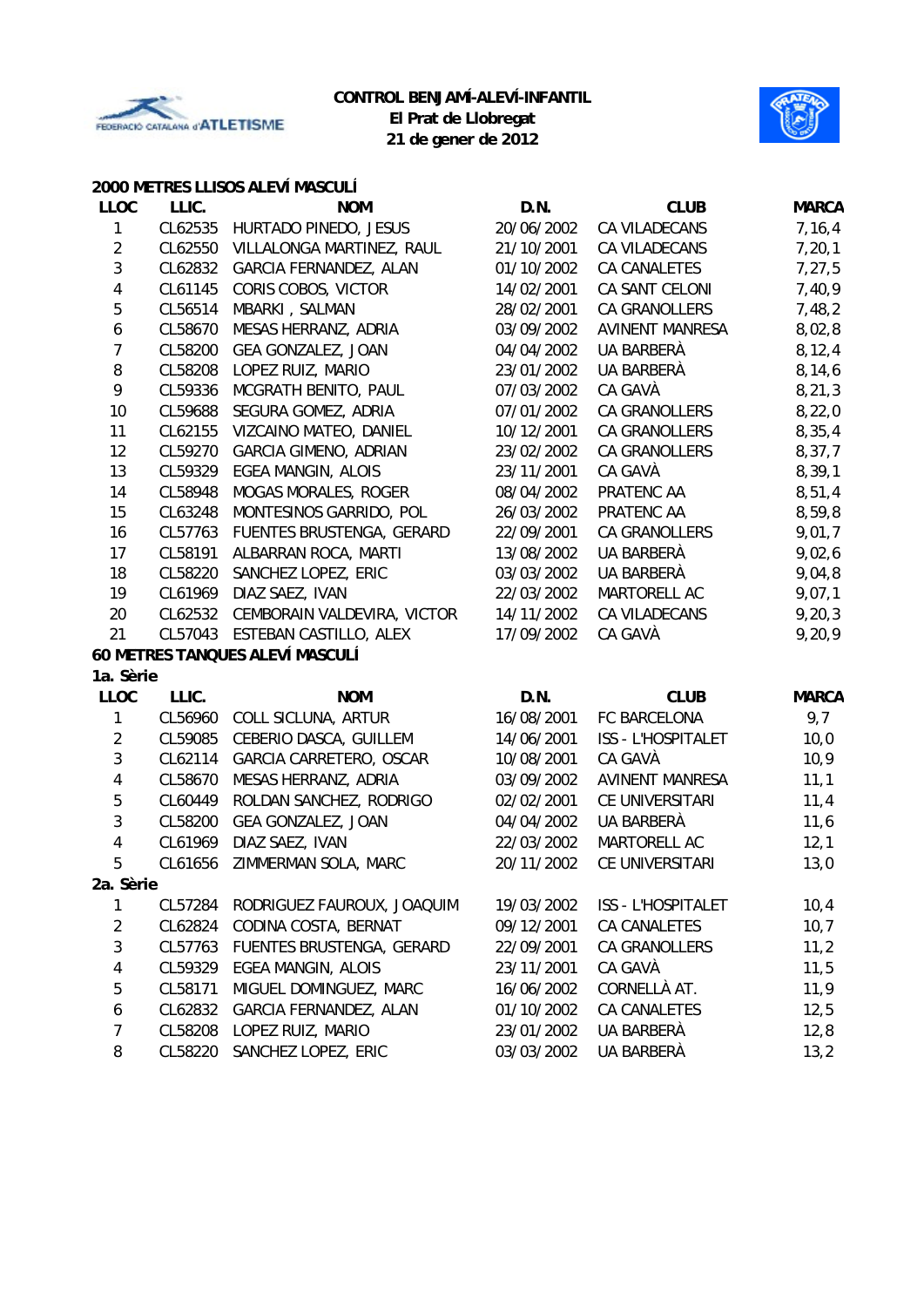

**21 de gener de 2012**



# **3a. Sèrie**

| $\mathbf{1}$            | CL56514 | MBARKI, SALMAN               | 28/02/2001 | <b>CA GRANOLLERS</b>      | 10,8 |
|-------------------------|---------|------------------------------|------------|---------------------------|------|
| $\overline{2}$          | CL57810 | ALADESA VARGAS, MARC         | 30/03/2002 | CE PENEDÈS                | 11,4 |
| 3                       | CL58950 | MONTES LOPEZ, MARIO          | 20/02/2002 | PRATENC AA                | 11,8 |
| $\overline{\mathbf{4}}$ | CL57538 | FELIS MORLANS, GERARD        | 13/06/2001 | CA CANALETES              | 12,2 |
| 5                       | CL57550 | SEGURA PESUDO, BEZA          | 13/01/2002 | <b>CA CANALETES</b>       | 12,5 |
| 6                       | CL59329 | EGEA MANGIN, ALOIS           | 23/11/2001 | CA GAVÀ                   | 12,8 |
| $\overline{7}$          | CL58191 | ALBARRAN ROCA, MARTI         | 13/08/2002 | UA BARBERÀ                | 12,9 |
| 8                       | CL59336 | MCGRATH BENITO, PAUL         | 07/03/2002 | CA GAVÀ                   | 13,2 |
| 4a. Sèrie               |         |                              |            |                           |      |
| $\mathbf{1}$            | CL54758 | DE LA HOZ GARCIA, DANIEL     | 14/04/2001 | CA NOU BARRIS             | 11,7 |
| $\overline{2}$          | CL62126 | SANCHIS CORTES, RAFAEL       | 06/11/2001 | CA GAVÀ                   | 12,0 |
| 3                       | CL62883 | HERNANDEZ GOMEZ, YAGO        | 18/12/2002 | FC BARCELONA              | 12,2 |
| 4                       | CL56663 | MARTINEZ SALVANS, CARLES     | 02/03/2001 | CA VIC                    | 12,5 |
| 5                       | CL62155 | VIZCAINO MATEO, DANIEL       | 10/12/2001 | <b>CA GRANOLLERS</b>      | 12,7 |
| $\boldsymbol{6}$        | CL55552 | LUMBRERAS NAVARRO, CARLES    | 10/10/2001 | CE PENEDÈS                | 13,0 |
| $\overline{7}$          | CL60787 | ORREGO VIKLUND, GUSTAV       | 03/06/2002 | <b>CA CANALETES</b>       | 13,1 |
| 8                       | CL63652 | MEJIAS TORVISCO, PABLO       | 29/11/2002 | CORNELLÀ AT.              | 13,3 |
| 5a. Sèrie               |         |                              |            |                           |      |
| 1                       | CL63248 | MONTESINOS GARRIDO, POL      | 26/03/2002 | PRATENC AA                | 11,1 |
| $\overline{2}$          | CL58612 | CASTELLS LLACH, JOSEP        | 30/08/2002 | <b>CA CANALETES</b>       | 11,4 |
| 3                       | CL58611 | ROMEO BARCELO, ALBERT        | 08/12/2002 | <b>CA CANALETES</b>       | 11,7 |
| $\overline{4}$          | CL59688 | SEGURA GOMEZ, ADRIA          | 07/01/2002 | <b>CA GRANOLLERS</b>      | 12,0 |
| 5                       | CL59696 | ALBARRAN SANCHEZ, POL        | 13/01/2001 | CA NOU BARRIS             | 12,6 |
| $\boldsymbol{6}$        | CL62153 | TRESSERRAS GONZALO, ALEX     | 01/05/2001 | CA GRANOLLERS             | 13,0 |
| $\overline{7}$          | CL60769 | GER BENITO, HUGO             | 18/07/2002 | <b>CA CANALETES</b>       | 13,4 |
| 6a. Sèrie               |         |                              |            |                           |      |
| 1                       | CL55587 | DE ARRIBA CERAROLS, ARNAU    | 04/04/2001 | <b>AVINENT MANRESA</b>    | 11,1 |
| $\overline{2}$          | CL62878 | VIEIRA POBLET, TON           | 11/03/2002 | <b>CA CANALETES</b>       | 11,5 |
| 3                       | CL57285 | CARRASCO VILASECA, GERARD    | 24/10/2002 | <b>ISS - L'HOSPITALET</b> | 11,8 |
| $\overline{4}$          | CL59270 | <b>GARCIA GIMENO, ADRIAN</b> | 23/02/2002 | <b>CA GRANOLLERS</b>      | 12,3 |
| 5                       | CL61237 | SANTANACH PINTOR, PAU        | 16/07/2002 | <b>AVINENT MANRESA</b>    | 12,7 |
| 6                       | CL58948 | <b>MOGAS MORALES, ROGER</b>  | 08/04/2002 | PRATENC AA                | 12,9 |
| $\overline{7}$          | CL57546 | POZO BIZARRO, ADRIA          | 18/05/2002 | <b>CA CANALETES</b>       | 13,7 |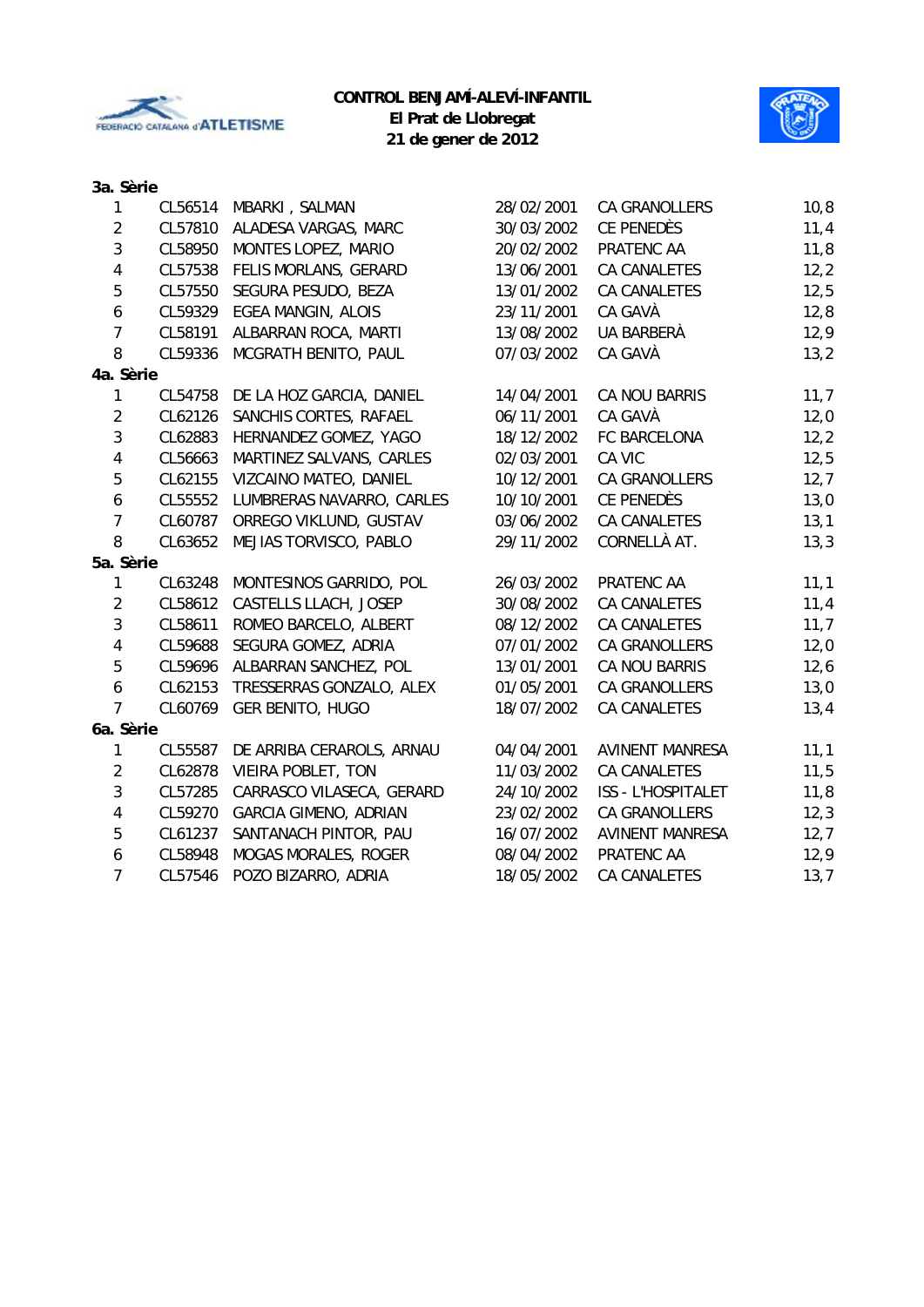



## **SALT D'ALÇADA ALEVÍ MASCULÍ**

| <b>LLOC</b>    | LLIC.   | <b>NOM</b>                   | D.N.       | <b>CLUB</b>               | <b>MARCA</b> |
|----------------|---------|------------------------------|------------|---------------------------|--------------|
| 1              | CL59085 | CEBERIO DASCA, GUILLEM       | 14/06/2001 | ISS - L'HOSPITALET        | 1,32         |
| $\overline{2}$ | CL57763 | FUENTES BRUSTENGA, GERARD    | 22/09/2001 | <b>CA GRANOLLERS</b>      | 1,25         |
| $\mathfrak{Z}$ | CL56960 | COLL SICLUNA, ARTUR          | 16/08/2001 | FC BARCELONA              | 1,25         |
| $\pmb{4}$      | CL57284 | RODRIGUEZ FAUROUX, JOAQUIM   | 19/03/2002 | <b>ISS - L'HOSPITALET</b> | 1,20         |
| $\mathbf 5$    | CL57550 | SEGURA PESUDO, BEZA          | 13/01/2002 | <b>CA CANALETES</b>       | 1,15         |
| 6              | CL58200 | GEA GONZALEZ, JOAN           | 04/04/2002 | UA BARBERÀ                | 1,15         |
| $\overline{7}$ | CL62114 | GARCIA CARRETERO, OSCAR      | 10/08/2001 | CA GAVÀ                   | 1,10         |
| 8              | CL62878 | <b>VIEIRA POBLET, TON</b>    | 11/03/2002 | CA CANALETES              | 1,10         |
| 9              | CL57546 | POZO BIZARRO, ADRIA          | 18/05/2002 | CA CANALETES              | 1,10         |
| 10             | CL54758 | DE LA HOZ GARCIA, DANIEL     | 14/04/2001 | CA NOU BARRIS             | 1,10         |
| 11             | CL59329 | EGEA MANGIN, ALOIS           | 23/11/2001 | CA GAVÀ                   | 1,05         |
| 12             | CL63248 | MONTESINOS GARRIDO, POL      | 26/03/2002 | PRATENC AA                | 1,05         |
| 13             | CL62883 | HERNANDEZ GOMEZ, YAGO        | 18/12/2002 | FC BARCELONA              | 1,05         |
| 14             | CL57810 | ALADESA VARGAS, MARC         | 30/03/2002 | CE PENEDÈS                | 1,05         |
| 15             | CL58670 | MESAS HERRANZ, ADRIA         | 03/09/2002 | <b>AVINENT MANRESA</b>    | 1,05         |
|                | CL62126 | SANCHIS CORTES, RAFAEL       | 06/11/2001 | CA GAVÀ                   | <b>NULS</b>  |
|                | CL62824 | CODINA COSTA, BERNAT         | 09/12/2001 | CA CANALETES              | <b>NULS</b>  |
|                | CL58612 | CASTELLS LLACH, JOSEP        | 30/08/2002 | CA CANALETES              | <b>NULS</b>  |
|                | CL62832 | GARCIA FERNANDEZ, ALAN       | 01/10/2002 | CA CANALETES              | <b>NULS</b>  |
|                | CL57538 | FELIS MORLANS, GERARD        | 13/06/2001 | CA CANALETES              | <b>NULS</b>  |
|                | CL60769 | GER BENITO, HUGO             | 18/07/2002 | CA CANALETES              | <b>NULS</b>  |
|                | CL58950 | MONTES LOPEZ, MARIO          | 20/02/2002 | PRATENC AA                | <b>NULS</b>  |
|                | CL58948 | <b>MOGAS MORALES, ROGER</b>  | 08/04/2002 | PRATENC AA                | <b>NULS</b>  |
|                | CL59270 | <b>GARCIA GIMENO, ADRIAN</b> | 23/02/2002 | CA GRANOLLERS             | <b>NULS</b>  |
|                | CL59688 | SEGURA GOMEZ, ADRIA          | 07/01/2002 | CA GRANOLLERS             | <b>NULS</b>  |
|                | CL56514 | MBARKI, SALMAN               | 28/02/2001 | CA GRANOLLERS             | <b>NULS</b>  |
|                | CL62153 | TRESSERRAS GONZALO, ALEX     | 01/05/2001 | <b>CA GRANOLLERS</b>      | <b>NULS</b>  |
|                | CL59696 | ALBARRAN SANCHEZ, POL        | 13/01/2001 | CA NOU BARRIS             | <b>NULS</b>  |
|                | CL58208 | LOPEZ RUIZ, MARIO            | 23/01/2002 | UA BARBERÀ                | <b>NULS</b>  |
|                | CL58191 | ALBARRAN ROCA, MARTI         | 13/08/2002 | UA BARBERÀ                | <b>NULS</b>  |
|                | CL58220 | SANCHEZ LOPEZ, ERIC          | 03/03/2002 | UA BARBERÀ                | <b>NULS</b>  |
|                | CL57285 | CARRASCO VILASECA, GERARD    | 24/10/2002 | ISS - L'HOSPITALET        | <b>NULS</b>  |
|                | CL58611 | ROMEO BARCELO, ALBERT        | 08/12/2002 | CA CANALETES              | <b>NULS</b>  |
|                | CL60449 | ROLDAN SANCHEZ, RODRIGO      | 02/02/2001 | CE UNIVERSITARI           | <b>NULS</b>  |
|                | CL58171 | MIGUEL DOMINGUEZ, MARC       | 16/06/2002 | CORNELLÀ AT.              | <b>NULS</b>  |
|                | CL63652 | MEJIAS TORVISCO, PABLO       | 29/11/2002 | CORNELLÀ AT.              | <b>NULS</b>  |
|                | CL61969 | DIAZ SAEZ, IVAN              | 22/03/2002 | MARTORELL AC              | <b>NULS</b>  |
|                | CL62155 | VIZCAINO MATEO, DANIEL       | 10/12/2001 | CA GRANOLLERS             | <b>NULS</b>  |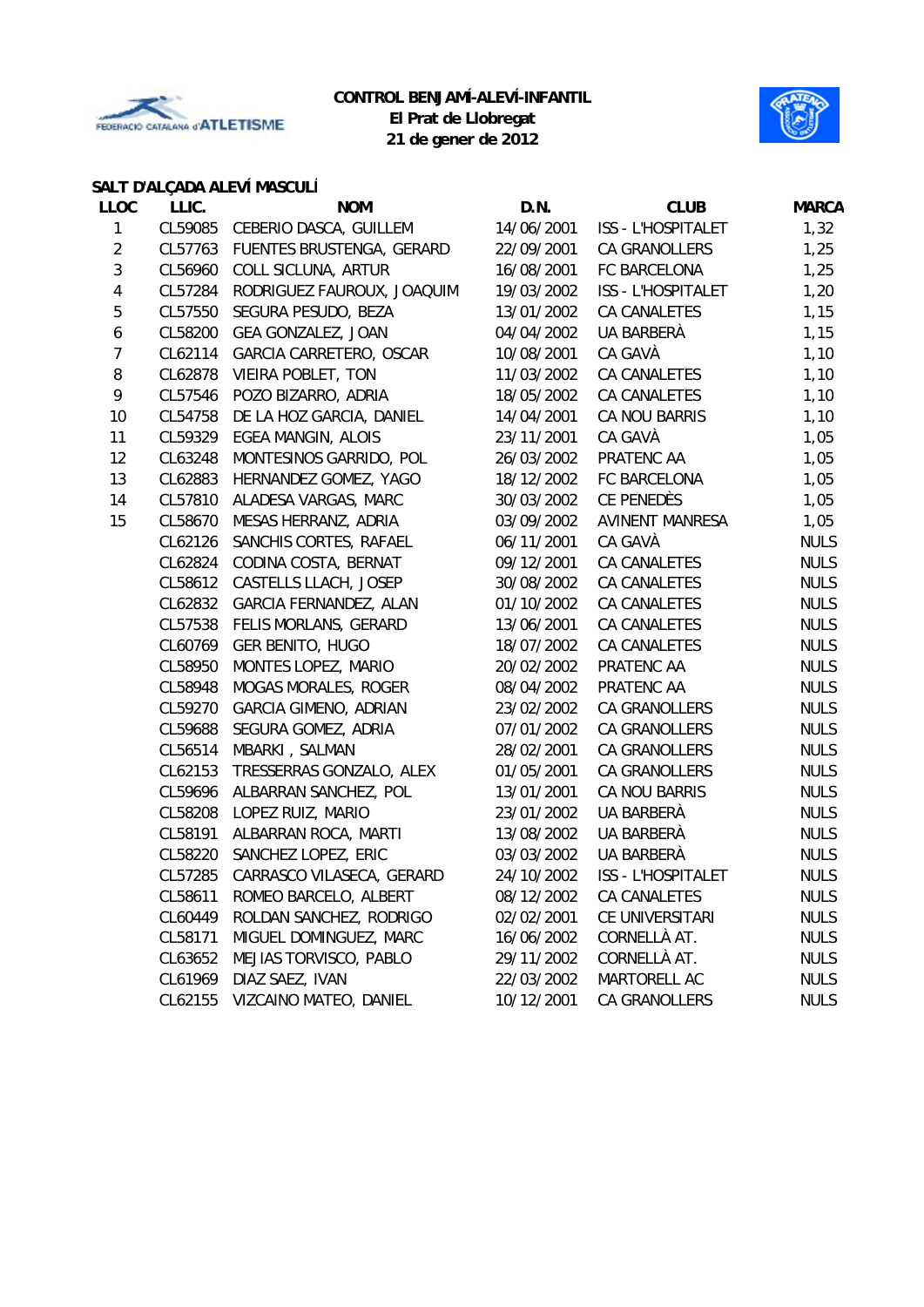



# **21 de gener de 2012**

# **LLANÇAMENT DE PES ALEVÍ MASCULÍ**

| <b>LLOC</b>    | LLIC.   | <b>NOM</b>                    | D.N.       | <b>CLUB</b>               | <b>MARCA</b> |
|----------------|---------|-------------------------------|------------|---------------------------|--------------|
| 1              | CL56663 | MARTINEZ SALVANS, CARLES      | 02/03/2001 | CA VIC                    | 7,59         |
| $\sqrt{2}$     | CL59696 | ALBARRAN SANCHEZ, POL         | 13/01/2001 | CA NOU BARRIS             | 7,46         |
| 3              | CL59085 | CEBERIO DASCA, GUILLEM        | 14/06/2001 | ISS - L'HOSPITALET        | 6,68         |
| 4              | CL62114 | GARCIA CARRETERO, OSCAR       | 10/08/2001 | CA GAVÀ                   | 6,60         |
| 5              | CL55552 | LUMBRERAS NAVARRO, CARLES     | 10/10/2001 | CE PENEDÈS                | 6,53         |
| 6              | CL58950 | MONTES LOPEZ, MARIO           | 20/02/2002 | PRATENC AA                | 6,52         |
| $\overline{7}$ | CL57284 | RODRIGUEZ FAUROUX, JOAQUIM    | 19/03/2002 | ISS - L'HOSPITALET        | 6,52         |
| 8              | CL59327 | DE PANO LACOSTA, JUAN IGNACIO | 24/10/2002 | CA GAVÀ                   | 6,43         |
| 9              | CL62878 | VIEIRA POBLET, TON            | 11/03/2002 | CA CANALETES              | 6, 12        |
| 10             | CL56960 | COLL SICLUNA, ARTUR           | 16/08/2001 | FC BARCELONA              | 6, 12        |
| 11             | CL61237 | SANTANACH PINTOR, PAU         | 16/07/2002 | <b>AVINENT MANRESA</b>    | 5,87         |
| 12             | CL58948 | <b>MOGAS MORALES, ROGER</b>   | 08/04/2002 | PRATENC AA                | 5,52         |
| 13             | CL58611 | ROMEO BARCELO, ALBERT         | 08/12/2002 | CA CANALETES              | 5,51         |
| 14             | CL62155 | VIZCAINO MATEO, DANIEL        | 10/12/2001 | CA GRANOLLERS             | 5,42         |
| 15             | CL57045 | PESO KEYER, VICTOR            | 08/05/2001 | CA GAVÀ                   | 5,38         |
| 16             | CL55587 | DE ARRIBA CERAROLS, ARNAU     | 04/04/2001 | <b>AVINENT MANRESA</b>    | 5,31         |
| 17             | CL54758 | DE LA HOZ GARCIA, DANIEL      | 14/04/2001 | CA NOU BARRIS             | 5,27         |
| 18             | CL62824 | CODINA COSTA, BERNAT          | 09/12/2001 | CA CANALETES              | 5,22         |
| 19             | CL63248 | MONTESINOS GARRIDO, POL       | 26/03/2002 | PRATENC AA                | 5,21         |
| 20             | CL56514 | MBARKI, SALMAN                | 28/02/2001 | CA GRANOLLERS             | 5,19         |
| 21             | CL58208 | LOPEZ RUIZ, MARIO             | 23/01/2002 | UA BARBERÀ                | 5,19         |
| 22             | CL57538 | FELIS MORLANS, GERARD         | 13/06/2001 | CA CANALETES              | 5,07         |
| 23             | CL58612 | CASTELLS LLACH, JOSEP         | 30/08/2002 | CA CANALETES              | 5,00         |
| 24             | CL57285 | CARRASCO VILASECA, GERARD     | 24/10/2002 | <b>ISS - L'HOSPITALET</b> | 4,95         |
| 25             | CL58200 | GEA GONZALEZ, JOAN            | 04/04/2002 | UA BARBERÀ                | 4,75         |
| 26             | CL62883 | HERNANDEZ GOMEZ, YAGO         | 18/12/2002 | FC BARCELONA              | 4,73         |
| 27             | CL62113 | ESTEVE GARCIA, GUILLEM        | 06/12/2001 | CA GAVÀ                   | 4,52         |
| 28             | CL57550 | SEGURA PESUDO, BEZA           | 13/01/2002 | CA CANALETES              | 4,51         |
| 29             | CL62153 | TRESSERRAS GONZALO, ALEX      | 01/05/2001 | CA GRANOLLERS             | 4,45         |
| 30             | CL61969 | DIAZ SAEZ, IVAN               | 22/03/2002 | MARTORELL AC              | 4,40         |
| 31             | CL59688 | SEGURA GOMEZ, ADRIA           | 07/01/2002 | CA GRANOLLERS             | 4,36         |
| 32             | CL60769 | GER BENITO, HUGO              | 18/07/2002 | <b>CA CANALETES</b>       | 4,32         |
| 33             |         | CL58220 SANCHEZ LOPEZ, ERIC   | 03/03/2002 | <b>UA BARBERÀ</b>         | 4,22         |
| 34             | CL60787 | ORREGO VIKLUND, GUSTAV        | 03/06/2002 | CA CANALETES              | 4,19         |
| 35             | CL58191 | ALBARRAN ROCA, MARTI          | 13/08/2002 | <b>UA BARBERÀ</b>         | 3,84         |
| 36             | CL62832 | GARCIA FERNANDEZ, ALAN        | 01/10/2002 | CA CANALETES              | 3,58         |
| 37             | CL58171 | MIGUEL DOMINGUEZ, MARC        | 16/06/2002 | CORNELLÀ AT.              | 3,36         |
| 38             | CL63652 | MEJIAS TORVISCO, PABLO        | 29/11/2002 | CORNELLÀ AT.              | 3,12         |
|                | CL59270 | <b>GARCIA GIMENO, ADRIAN</b>  | 23/02/2002 | <b>CA GRANOLLERS</b>      | <b>NULS</b>  |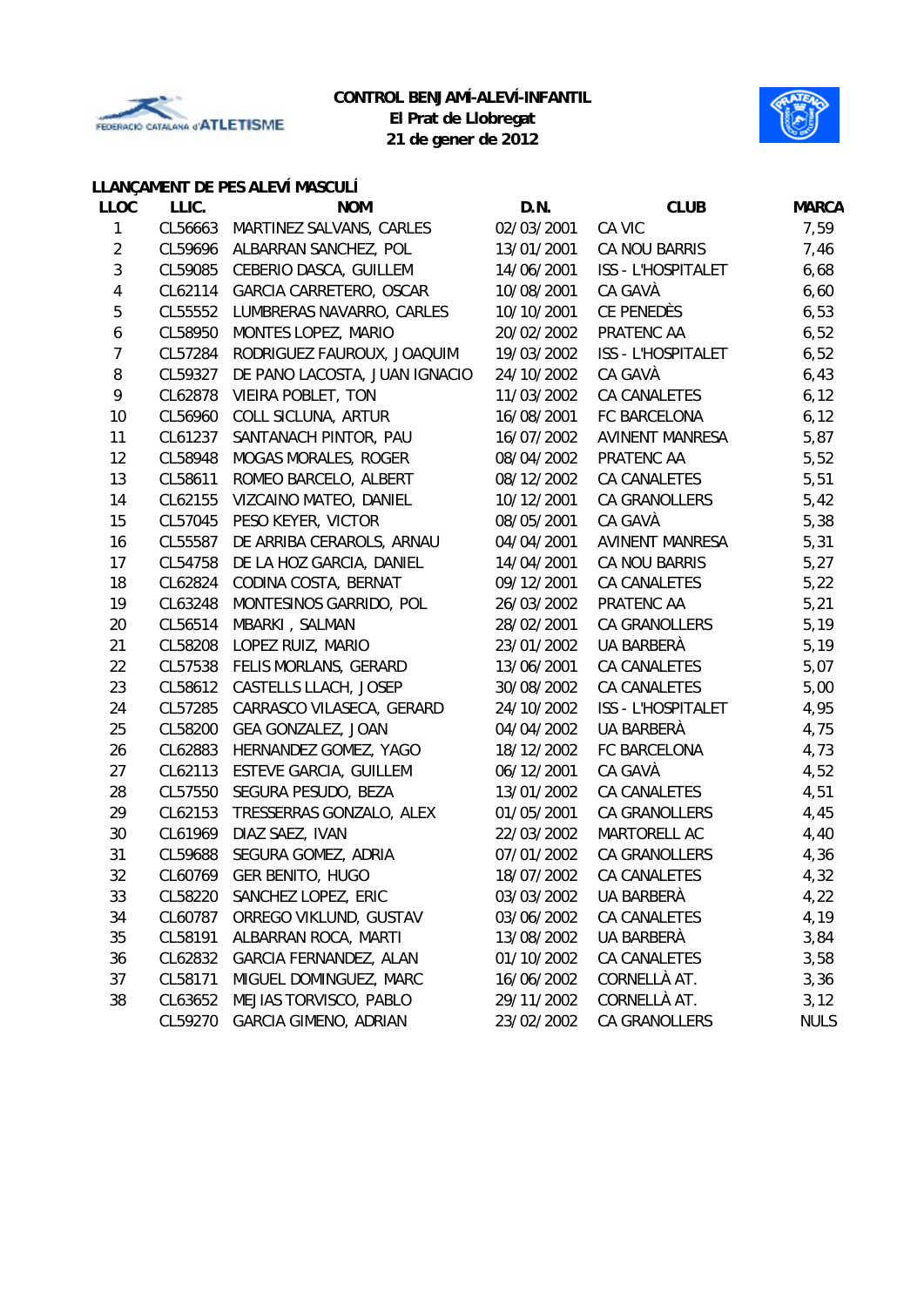



### **60 METRES LLISOS INFANTIL FEMENÍ**

| 1a. Sèrie      |         |                                |            |                        |              |
|----------------|---------|--------------------------------|------------|------------------------|--------------|
| <b>LLOC</b>    | LLIC.   | <b>NOM</b>                     | D.N.       | <b>CLUB</b>            | <b>MARCA</b> |
| 1              | CL53557 | QUERALTO RIOS, ANNA            | 04/01/1999 | CE PENEDÈS             | 8,3          |
| $\overline{2}$ | CL61848 | LOPEZ RUIZ, RAQUEL             | 19/01/1999 | UA BARBERÀ             | 8,8          |
| 3              | CL50832 | FALCO VIDAL, ONA               | 01/12/1999 | FC BARCELONA           | 9,0          |
| 4              | CL59392 | FRAGA BHAIENSE, MIKAELLA       | 25/05/1999 | <b>UA TERRASSA</b>     | 9,2          |
| 5              | CL56727 | GEA GONZALEZ, MARINA           | 05/04/1999 | UA BARBERÀ             | 9,4          |
| 6              | CL59520 | LINARES ARROYO, NEUS           | 04/07/1999 | FC BARCELONA           | 9,6          |
| 2a. Sèrie      |         |                                |            |                        |              |
| 1              | CL58494 | CASAS DIAZ, ELISA              | 15/07/1999 | UA BARBERÀ             | 8,5          |
| $\overline{2}$ | CL62721 | PUERTA GARCIA, JULIA           | 06/07/2000 | <b>UA TERRASSA</b>     | 8,8          |
| 3              | CL55535 | SORDO COLINO, AYELEN           | 11/02/1999 | CE PENEDÈS             | 9,1          |
| 4              | CL58930 | CARDONA JUSTES, CLAUDIA        | 15/11/1999 | MUNTANYENC S.CUGAT     | 9,3          |
| 5              | CL63390 | LUBAKI BOTITA, MEDELENE        | 07/07/2000 | ISS - L'HOSPITALET     | 9,6          |
| 6              | CL55844 | SERRANO RAMIREZ, SOFIA         | 27/10/2000 | UA BARBERÀ             | 9,9          |
| 3a. Sèrie      |         |                                |            |                        |              |
| 1              | CL62448 | MORRAL MARTIN, CARLA           | 27/06/1999 | MUNTANYENC S.CUGAT     | 8,3          |
| $\overline{2}$ | CL53320 | GALLEGO SOTELO, SARA           | 11/10/2000 | CE UNIVERSITARI        | 8,4          |
| 3              | CL60569 | PACHECO RAJADELL, AMANDA       | 30/03/1999 | ISS - L'HOSPITALET     | 8,5          |
| $\overline{4}$ | CL53169 | ROVIRA RINCON, IRENE           | 19/02/1999 | CA GAVÀ                | 8,7          |
| 5              | CL60562 | GONZALEZ HERNÁNDEZ, SARA       | 10/02/2000 | ISS - L'HOSPITALET     | 10,0         |
| 6              | CL62020 | TORRES MORENO, SARA            | 03/11/2000 | MARTORELL AC           | 10,4         |
| 4a. Sèrie      |         |                                |            |                        |              |
| 1              | CL55602 | LOZANO PEREZ, ANNA             | 02/06/1999 | <b>AVINENT MANRESA</b> | 8,4          |
| $\overline{2}$ | CL62531 | CAYERO SANCHEZ, ALMUDENA       | 10/09/1999 | CA VILADECANS          | 8,5          |
| 3              | CL60269 | PARDO MURO, PALOMA             | 21/10/2000 | CE UNIVERSITARI        | 8,7          |
| 4              | CL53112 | VIUDEZ CHECA, NURIA            | 18/01/2000 | ISS - L'HOSPITALET     | 8,9          |
| 5              | CL60554 | BUIL CLANCY, GABRIELA          | 29/05/2000 | ISS - L'HOSPITALET     | 9,0          |
| 6              | CL61095 | <b>BALTIC FLORES, INES-IVY</b> | 20/03/1999 | CA GAVÀ                | 9,2          |
| 5a. Sèrie      |         |                                |            |                        |              |
| 1              | CL58937 | SANCHEZ HOMS, ALBA             | 22/04/1999 | MUNTANYENC S.CUGAT     | 8,6          |
| $\overline{2}$ | CL53377 | CHARBONNIER GALVAN, LUCIA      | 17/01/1999 | MUNTANYENC S.CUGAT     | 8,8          |
| 3              | CL62770 | HUGUET SORO, JUDIT             | 21/08/2000 | CE UNIVERSITARI        | 9,0          |
| 4              | CL63382 | BLAZQUEZ ALVAREZ, LAURA        | 20/04/2000 | ISS - L'HOSPITALET     | 9,1          |
| 5              | CL55220 | GARCIA HOMBRAVELLA, CARLA      | 22/05/2000 | ISS - L'HOSPITALET     | 9,3          |
| 6              | CL55219 | PEREIRAS NEIRA, ANNA           | 02/09/2000 | ISS - L'HOSPITALET     | 9,5          |
| 6a. Sèrie      |         |                                |            |                        |              |
| 1              | CL63808 | MAYA THOMPSON, ALESSANDRA      | 14/06/1999 | CA GAVÀ                | 8,8          |
| 2              | CL54472 | PLANELL MOLIST, JORDANA        | 27/09/2000 | <b>UA TERRASSA</b>     | 9,0          |
| 3              | CL57364 | FREIXAS ANGUERA, GEMMA         | 01/12/2000 | ISS - L'HOSPITALET     | 9,4          |
| 4              | CL62112 | ESTEVE GARCIA, ARIADNA         | 11/01/2000 | CA GAVÀ                | 10,0         |
| 5              | CL53170 | <b>VERDEGUER MOMOT, ELISA</b>  | 26/11/1999 | CA GAVÀ                | 10,1         |
| 6              | CL60554 | <b>BUIL CLANCY, GABRIELA</b>   | 29/05/2000 | ISS - L'HOSPITALET     | 10, 8        |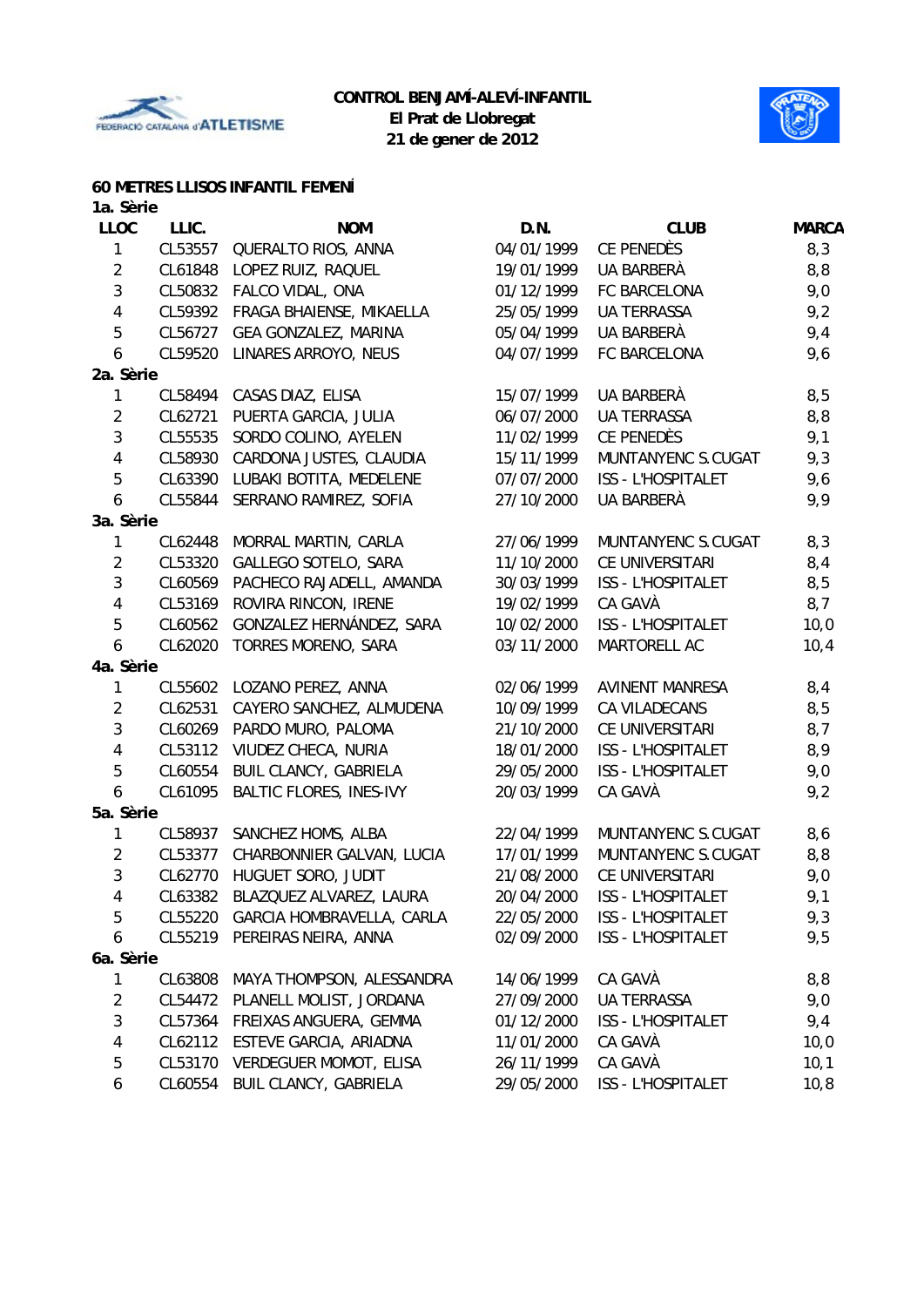



**21 de gener de 2012**

### **7a. Sèrie**

| $\mathbf{1}$            | CL57903 | CAMPOSO GARCIA, JUDITH             | 11/04/1999 | CA NOU BARRIS             | 8,5          |
|-------------------------|---------|------------------------------------|------------|---------------------------|--------------|
| $\overline{2}$          | CL59598 | LOPEZ ZAMORA, LUCIA                | 09/06/1999 | MUNTANYENC S.CUGAT        | 8,6          |
| $\mathfrak{Z}$          | CL62485 | COMA BRUJAS, TERESA                | 10/06/1999 | MUNTANYENC S.CUGAT        | 9,0          |
| 4                       | CL53917 | URRUTIA HERRERA, MIREIA            | 04/03/2000 | <b>CA CANALETES</b>       | 9,2          |
| 5                       | CL55603 | PERARNAU MASSANES, MARTA           | 23/02/1999 | <b>AVINENT MANRESA</b>    | 9,4          |
| 6                       | CL64017 | BONILLA SALAZAR, ADALBELIS         | 12/12/1999 | <b>UA TERRASSA</b>        | 10,0         |
| 8a. Sèrie               |         |                                    |            |                           |              |
| $\mathbf{1}$            | CL62868 | RIBAS LOP, LAURA                   | 14/11/1999 | CA CANALETES              | 8,4          |
| $\overline{2}$          | CL62847 | MANONELLES MARTIN, JULIA           | 11/01/2000 | CA CANALETES              | 8,6          |
| $\sqrt{3}$              | CL58937 | SANCHEZ HOMS, ALBA                 | 22/04/1999 | MUNTANYENC S.CUGAT        | 8,8          |
| 4                       | CL63250 | MONTESINOS GARRIDO, AIDA           | 11/11/2000 | PRATENC AA                | 9,9          |
| 5                       | CL53277 | COMINO AMOR, MARTA                 | 20/01/2000 | UA BARBERÀ                | 10,0         |
| $\boldsymbol{6}$        | CL52271 | POU CALDERON, ALICIA               | 02/12/1999 | UA BARBERÀ                | 10,3         |
| 9a. Sèrie               |         |                                    |            |                           |              |
| $\mathbf{1}$            | CL56522 | DESCALZO REBOLLO, ANGELA           | 04/03/1999 | PRATENC AA                | 8,8          |
| $\overline{2}$          | CL53927 | MUÑOZ VICENTE, CLAUDIA             | 28/12/2000 | CA CANALETES              | 9,0          |
| $\sqrt{3}$              | CL54698 | CASTELLS LLACH, JULIA              | 23/12/2000 | CA CANALETES              | 9,3          |
| $\overline{\mathbf{4}}$ | CL61150 | GRAÑENA DIAZ, SANDRA               | 27/04/1999 | UA BARBERÀ                | 9,6          |
| 5                       | CL53919 | VIZCAINO ESTRADA, JULIA            | 07/04/2000 | <b>CA CANALETES</b>       | 10,3         |
| 10a. Sèrie              |         |                                    |            |                           |              |
| $\mathbf{1}$            | CL62867 | RAYMOND DE LA NOGAREDA TOMAS       | 22/10/1999 | <b>CA CANALETES</b>       | 8,8          |
| $\overline{2}$          | CL62864 | PIERA CATALAN, OLIVIA              | 07/07/2000 | CA CANALETES              | 9,0          |
| $\mathfrak{Z}$          | CL60759 | CARVAJAL TUDELA, CLAUDIA           | 23/06/2000 | CA CANALETES              | 9,2          |
|                         |         |                                    |            |                           |              |
| $\overline{4}$          | CL58936 | RIART MILA, JUDIT                  | 22/06/2000 | MUNTANYENC S.CUGAT        | 9,4          |
| 5                       | CL56703 | ACEVEDO CAMPOS, IZASCUN            | 19/03/2000 | PRATENC AA                | 9,8          |
|                         |         | 1000 METRES LLISOS INFANTIL FEMENÍ |            |                           |              |
| <b>LLOC</b>             | LLIC.   | <b>NOM</b>                         | D.N.       | <b>CLUB</b>               | <b>MARCA</b> |
| $\mathbf{1}$            | CL57721 | <b>BLASCO MATEU, PAULA</b>         | 18/05/2000 | CA IGUALADA               | 3, 14, 6     |
| $\overline{2}$          | CL62448 | MORRAL MARTIN, CARLA               | 27/06/1999 | MUNTANYENC S.CUGAT        | 3, 17, 3     |
| $\sqrt{3}$              | CL52081 | ROVIRA TORNE, LAIA                 | 08/06/1999 | CA VILAFRANCA             | 3, 31, 2     |
| 4                       | CL62719 | ROHANI CHAREF, IMAN                | 08/06/1999 | <b>UA TERRASSA</b>        | 3, 32, 3     |
| $\sqrt{5}$              | CL60550 | ALONSO SUAREZ, NEREA               | 05/04/1999 | ISS - L'HOSPITALET        | 3, 33, 1     |
| $\boldsymbol{6}$        | CL53378 | VERDERA BOSCH, ELENA               | 10/01/1999 | MUNTANYENC S.CUGAT        | 3, 33, 7     |
| $\overline{7}$          | CL55220 | GARCIA HOMBRAVELLA, CARLA          | 22/05/2000 | <b>ISS - L'HOSPITALET</b> | 3,39,4       |
| 8                       | CL60045 | MARIN GILI, ANA                    | 09/11/2000 | CA MOLLET                 | 3, 39, 8     |
| 9                       | CL55394 | MONJE MARTINEZ, ANA                | 12/07/1999 | <b>CA GRANOLLERS</b>      | 3,40,2       |
| 10                      | CL54249 | TOMAS RIUDOR, RUT                  | 08/01/1999 | MUNTANYENC S.CUGAT        | 3,40,9       |
| 11                      | CL59898 | MARTINEZ FERNANDEZ, ALBA           | 05/04/2000 | CA SANT JUST              | 3,41,5       |
| 12                      | CL58936 | RIART MILA, JUDIT                  | 22/06/2000 | MUNTANYENC S.CUGAT        | 3,44,7       |
| 13                      | CL60562 | GONZALEZ HERNÁNDEZ, SARA           | 10/02/2000 | <b>ISS - L'HOSPITALET</b> | 3,48,8       |
| 14                      | CL62531 | CAYERO SANCHEZ, ALMUDENA           | 10/09/1999 | CA VILADECANS             | 3,50,0       |
| 15                      | CL60554 | <b>BUIL CLANCY, GABRIELA</b>       | 29/05/2000 | <b>ISS - L'HOSPITALET</b> | 3,51,4       |
| 16                      | CL51030 | BIGORDA SORIANO, VINYET            | 18/11/1999 | CE UNIVERSITARI           | 3,53,0       |
| 17                      | CL62127 | SANS LOPEZ, LAURA                  | 07/09/2000 | CA GAVÀ                   | 3,59,8       |
| 18                      | CL55219 | PEREIRAS NEIRA, ANNA               | 02/09/2000 | <b>ISS - L'HOSPITALET</b> | 4,03,2       |
| 19                      | CL57634 | DIAZ CALAF, RUTH                   | 13/04/1999 | <b>GA LLUÏSOS MATARÓ</b>  | 4,06,9       |
| 20                      | CL62777 | TARRAGON SALVADOR, SOFIA           | 05/03/2000 | CE UNIVERSITARI           | 4,12,5       |
| 21                      | CL60554 | <b>BUIL CLANCY, GABRIELA</b>       | 29/05/2000 | ISS - L'HOSPITALET        | 4,14,7       |
|                         |         |                                    |            |                           |              |

**60 METRES TANQUES INFANTIL FEMENÍ**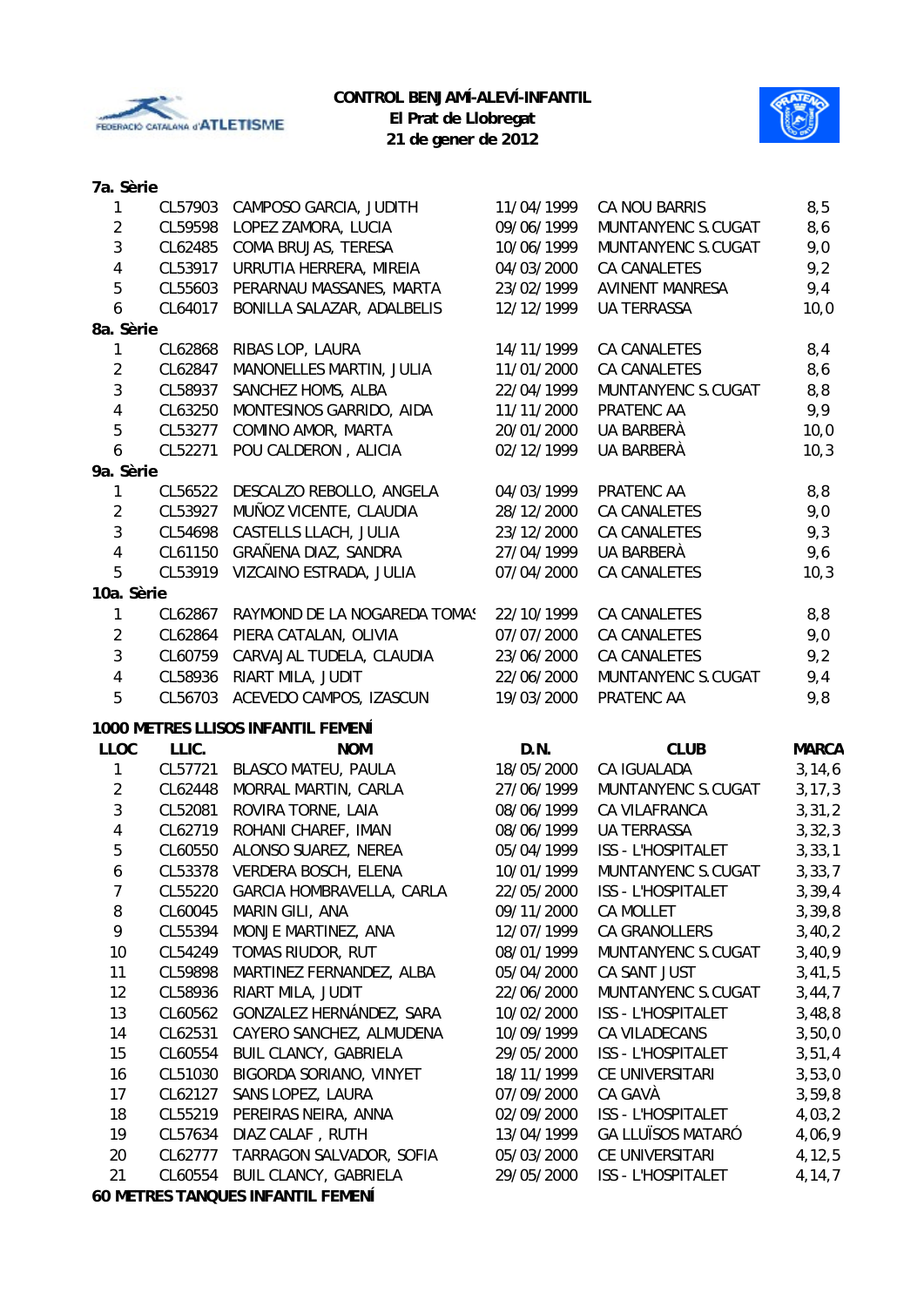



**21 de gener de 2012**

| 1a. Sèrie               |         |                                   |            |                           |              |
|-------------------------|---------|-----------------------------------|------------|---------------------------|--------------|
| <b>LLOC</b>             | LLIC.   | <b>NOM</b>                        | D.N.       | <b>CLUB</b>               | <b>MARCA</b> |
| 1                       | CL60403 | MALEVICH, DASHA                   | 24/02/1999 | ISS - L'HOSPITALET        | 10,5         |
| $\overline{2}$          | CL50832 | FALCO VIDAL, ONA                  | 01/12/1999 | FC BARCELONA              | 10,9         |
| $\mathfrak{Z}$          | CL59607 | RODRIGUEZ MONELLS, JULIA          | 09/03/1999 | MUNTANYENC S.CUGAT        | 11,2         |
| $\overline{\mathbf{4}}$ | CL55535 | SORDO COLINO, AYELEN              | 11/02/1999 | CE PENEDÈS                | 12,0         |
| 5                       | CL61848 | LOPEZ RUIZ, RAQUEL                | 19/01/1999 | UA BARBERÀ                | 12,2         |
| 2a. Sèrie               |         |                                   |            |                           |              |
| 1                       | CL60569 | PACHECO RAJADELL, AMANDA          | 30/03/1999 | ISS - L'HOSPITALET        | 11,3         |
| $\overline{2}$          | CL60562 | GONZALEZ HERNÁNDEZ, SARA          | 10/02/2000 | <b>ISS - L'HOSPITALET</b> | 12,4         |
| 3                       | CL61150 | GRAÑENA DIAZ, SANDRA              | 27/04/1999 | UA BARBERÀ                | 12,8         |
| 4                       | CL54472 | PLANELL MOLIST, JORDANA           | 27/09/2000 | <b>UA TERRASSA</b>        | 13,1         |
| 5                       | CL60550 | ALONSO SUAREZ, NEREA              | 05/04/1999 | ISS - L'HOSPITALET        | 13,5         |
| 6                       | CL55220 | GARCIA HOMBRAVELLA, CARLA         | 22/05/2000 | ISS - L'HOSPITALET        | 13,5         |
| 3a. Sèrie               |         |                                   |            |                           |              |
| 1                       | CL53376 | SIREROL JIMENEZ, AFRICA           | 11/05/1999 | MUNTANYENC S.CUGAT        | 11,1         |
| $\overline{2}$          | CL53927 | MUÑOZ VICENTE, CLAUDIA            | 28/12/2000 | <b>CA CANALETES</b>       | 11,7         |
| 3                       | CL59687 | ROMA GOMEZ, BLANCA                | 18/04/2000 | CA GRANOLLERS             | 12,4         |
| $\overline{4}$          | CL53917 | URRUTIA HERRERA, MIREIA           | 04/03/2000 | <b>CA CANALETES</b>       | 12,8         |
| 5                       | CL58930 | CARDONA JUSTES, CLAUDIA           | 15/11/1999 | MUNTANYENC S.CUGAT        | 13,0         |
| 6                       | CL55219 | PEREIRAS NEIRA, ANNA              | 02/09/2000 | <b>ISS - L'HOSPITALET</b> | 13,6         |
| 4a. Sèrie               |         |                                   |            |                           |              |
| 1                       | CL62770 | HUGUET SORO, JUDIT                | 21/08/2000 | CE UNIVERSITARI           | 12,1         |
| $\overline{2}$          | CL59598 | LOPEZ ZAMORA, LUCIA               | 09/06/1999 | MUNTANYENC S.CUGAT        | 12,6         |
| $\mathfrak{Z}$          | CL61095 | <b>BALTIC FLORES, INES-IVY</b>    | 20/03/1999 | CA GAVÀ                   | 12,9         |
| 4                       | CL59520 | LINARES ARROYO, NEUS              | 04/07/1999 | FC BARCELONA              | 13,2         |
| 5                       | CL53170 | VERDEGUER MOMOT, ELISA            | 26/11/1999 | CA GAVÀ                   | 14,3         |
|                         |         | SALT DE LLARGADA INFANTIL FEMENÍ  |            |                           |              |
| <b>LLOC</b>             | LLIC.   | <b>NOM</b>                        | D.N.       | <b>CLUB</b>               | <b>MARCA</b> |
| 1                       | CL53557 | QUERALTO RIOS, ANNA               | 04/01/1999 | CE PENEDÈS                | 4,42         |
| $\overline{2}$          | CL55447 | ATANCE LOUSTAUNAU, ORIANNE        | 03/01/2000 | CE UNIVERSITARI           | 4,27         |
| 3                       | CL61989 | MANTIS BENITEZ, ANNA              | 01/10/1999 | MARTORELL AC              | 4,01         |
| 4                       | CL60403 | MALEVICH, DASHA                   | 24/02/1999 | <b>ISS - L'HOSPITALET</b> | 3,99         |
| 5                       |         | CL63808 MAYA THOMPSON, ALESSANDRA | 14/06/1999 | CA GAVÀ                   | 3,98         |
| 6                       |         | CL53112 VIUDEZ CHECA, NURIA       | 18/01/2000 | ISS - L'HOSPITALET        | 3,93         |
| $\overline{7}$          |         | CL56522 DESCALZO REBOLLO, ANGELA  | 04/03/1999 | PRATENC AA                | 3,89         |
| 8                       | CL60569 | PACHECO RAJADELL, AMANDA          | 30/03/1999 | ISS - L'HOSPITALET        | 3,87         |
| 9                       | CL55602 | LOZANO PEREZ, ANNA                | 02/06/1999 | AVINENT MANRESA           | 3,80         |
| 10                      | CL59607 | RODRIGUEZ MONELLS, JULIA          | 09/03/1999 | MUNTANYENC S.CUGAT        | 3,78         |
| 11                      | CL53377 | CHARBONNIER GALVAN, LUCIA         | 17/01/1999 | MUNTANYENC S.CUGAT        | 3,78         |
| 12                      | CL57364 | FREIXAS ANGUERA, GEMMA            | 01/12/2000 | ISS - L'HOSPITALET        | 3,78         |
| 13                      | CL55535 | SORDO COLINO, AYELEN              | 11/02/1999 | CE PENEDÈS                | 3,78         |
| 14                      | CL53320 | GALLEGO SOTELO, SARA              | 11/10/2000 | CE UNIVERSITARI           | 3,77         |
| 15                      | CL58930 | CARDONA JUSTES, CLAUDIA           | 15/11/1999 | MUNTANYENC S.CUGAT        | 3,75         |
| 16                      | CL53169 | ROVIRA RINCON, IRENE              | 19/02/1999 | CA GAVÀ                   | 3,75         |
| 17                      | CL53376 | SIREROL JIMENEZ, AFRICA           | 11/05/1999 | MUNTANYENC S.CUGAT        |              |
| 18                      | CL62721 | PUERTA GARCIA, JULIA              | 06/07/2000 | <b>UA TERRASSA</b>        | 3,74         |
| 19                      | CL61848 | LOPEZ RUIZ, RAQUEL                | 19/01/1999 | UA BARBERÀ                | 3,74         |
|                         |         |                                   |            |                           | 3,70         |
| 20                      | CL58937 | SANCHEZ HOMS, ALBA                | 22/04/1999 | MUNTANYENC S.CUGAT        | 3,68         |
| 21                      | CL50832 | FALCO VIDAL, ONA                  | 01/12/1999 | FC BARCELONA              | 3,66         |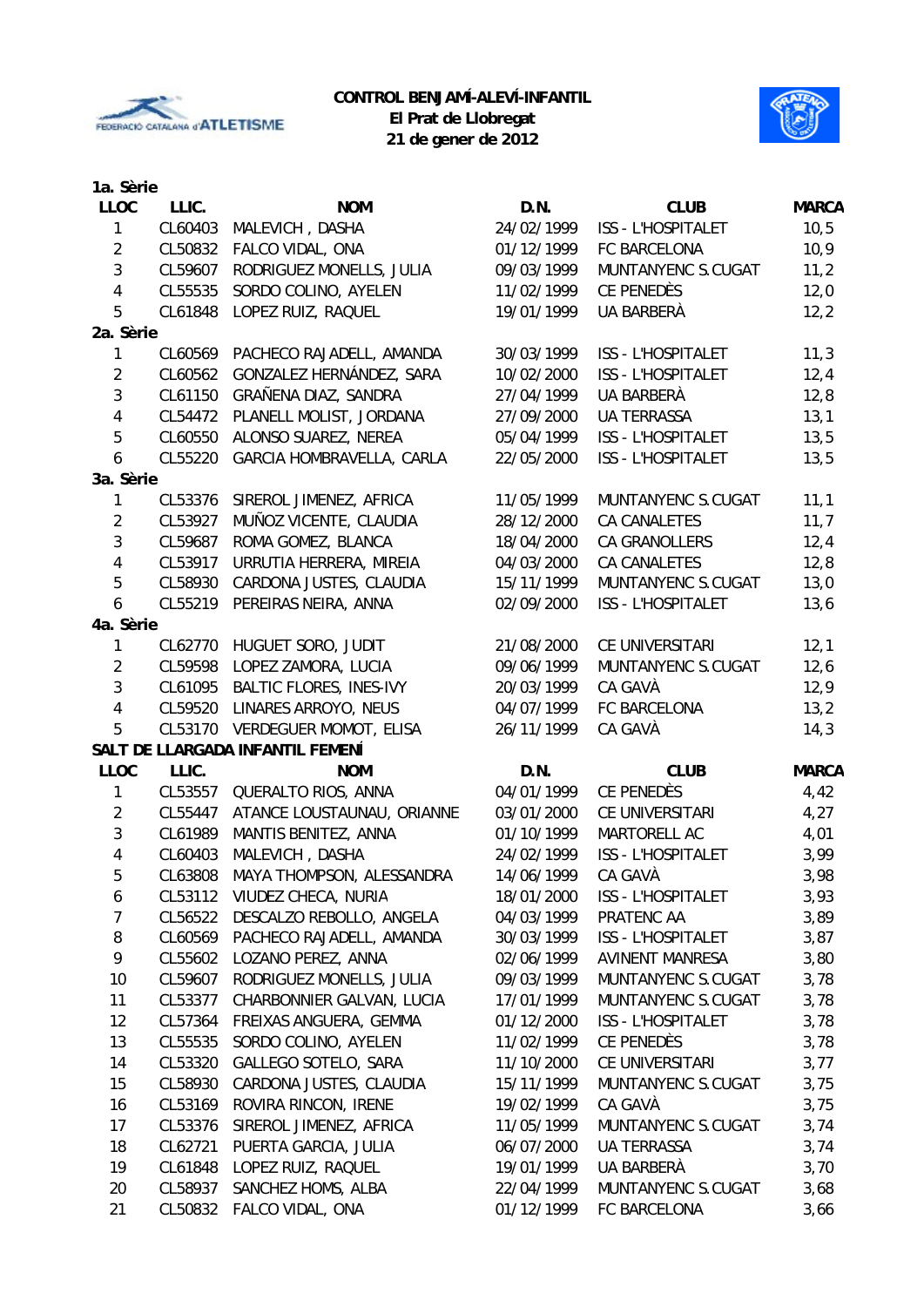

### **CONTROL BENJAMÍ-ALEVÍ-INFANTIL**



**El Prat de Llobregat 21 de gener de 2012**

| 22 | CL61980 | HERNANDEZ PEREZ, BERTA        | 29/08/2000 | MARTORELL AC              | 3,65        |
|----|---------|-------------------------------|------------|---------------------------|-------------|
| 23 | CL58494 | CASAS DIAZ, ELISA             | 15/07/1999 | UA BARBERÀ                | 3,60        |
| 24 | CL60562 | GONZALEZ HERNÁNDEZ, SARA      | 10/02/2000 | ISS - L'HOSPITALET        | 3,60        |
| 25 | CL55603 | PERARNAU MASSANES, MARTA      | 23/02/1999 | <b>AVINENT MANRESA</b>    | 3,52        |
| 26 | CL60759 | CARVAJAL TUDELA, CLAUDIA      | 23/06/2000 | <b>CA CANALETES</b>       | 3,50        |
| 27 | CL59598 | LOPEZ ZAMORA, LUCIA           | 09/06/1999 | MUNTANYENC S.CUGAT        | 3,49        |
| 28 | CL60550 | ALONSO SUAREZ, NEREA          | 05/04/1999 | <b>ISS - L'HOSPITALET</b> | 3,47        |
| 29 | CL53917 | URRUTIA HERRERA, MIREIA       | 04/03/2000 | <b>CA CANALETES</b>       | 3,46        |
| 30 | CL59520 | LINARES ARROYO, NEUS          | 04/07/1999 | FC BARCELONA              | 3,42        |
| 31 | CL50213 | ROVIRA GARCIA, PAULA          | 17/05/1999 | <b>CA GRANOLLERS</b>      | 3,39        |
| 32 | CL61150 | GRAÑENA DIAZ, SANDRA          | 27/04/1999 | UA BARBERÀ                | 3,35        |
| 33 | CL62770 | HUGUET SORO, JUDIT            | 21/08/2000 | CE UNIVERSITARI           | 3,33        |
| 34 | CL56727 | GEA GONZALEZ, MARINA          | 05/04/1999 | UA BARBERÀ                | 3,27        |
| 35 | CL55220 | GARCIA HOMBRAVELLA, CARLA     | 22/05/2000 | <b>ISS - L'HOSPITALET</b> | 3,24        |
| 36 | CL59687 | ROMA GOMEZ, BLANCA            | 18/04/2000 | <b>CA GRANOLLERS</b>      | 3,23        |
| 37 | CL63382 | BLAZQUEZ ALVAREZ, LAURA       | 20/04/2000 | <b>ISS - L'HOSPITALET</b> | 3,23        |
| 38 | CL62485 | COMA BRUJAS, TERESA           | 10/06/1999 | MUNTANYENC S.CUGAT        | 3,18        |
| 39 | CL55219 | PEREIRAS NEIRA, ANNA          | 02/09/2000 | <b>ISS - L'HOSPITALET</b> | 3,17        |
| 40 | CL62867 | RAYMOND DE LA NOGAREDA TOMAS  | 22/10/1999 | <b>CA CANALETES</b>       | 3,04        |
| 41 | CL53277 | COMINO AMOR, MARTA            | 20/01/2000 | UA BARBERÀ                | 2,95        |
| 42 | CL59610 | TORRES GUIMIL, SARA           | 23/12/2000 | MUNTANYENC S.CUGAT        | 2,93        |
| 43 | CL55844 | SERRANO RAMIREZ, SOFIA        | 27/10/2000 | UA BARBERÀ                | 2,90        |
| 44 | CL64017 | BONILLA SALAZAR, ADALBELIS    | 12/12/1999 | <b>UA TERRASSA</b>        | 2,90        |
| 45 | CL53919 | VIZCAINO ESTRADA, JULIA       | 07/04/2000 | CA CANALETES              | 2,69        |
| 46 | CL61975 | <b>GALEANO LINARES, LAURA</b> | 27/06/2000 | MARTORELL AC              | 2,67        |
| 47 | CL60555 | <b>BUIL CLANCY, HELENA</b>    | 29/05/2000 | <b>ISS - L'HOSPITALET</b> | 2,60        |
|    | CL60554 | <b>BUIL CLANCY, GABRIELA</b>  | 29/05/2000 | <b>ISS - L'HOSPITALET</b> | <b>NULS</b> |
|    | CL58224 | VEGA PALACIO, LUCIANA-MARIA   | 28/12/1999 | UA BARBERÀ                | <b>NULS</b> |
|    |         |                               |            |                           |             |

# **LLANÇAMENT DE PES INFANTIL FEMENÍ**

| <b>LLOC</b> | LLIC.   | <b>NOM</b>                     | D.N.       | <b>CLUB</b>        | <b>MARCA</b> |
|-------------|---------|--------------------------------|------------|--------------------|--------------|
|             | CL62472 | ARGEMI MARTINEZ, MARIONA       | 20/06/1999 | MUNTANYENC S.CUGAT | 6,01         |
| 2           | CL52271 | POU CALDERON, ALICIA           | 02/12/1999 | UA BARBERÀ         | 5,60         |
| 3           | CL54698 | CASTELLS LLACH, JULIA          | 23/12/2000 | CA CANALETES       | 5,89         |
| 4           | CL61966 | COCA PUIG, MIREIA              | 27/04/1999 | MARTORELL AC       | 7,94         |
| 5           | CL59550 | MIGUEL DUARTE, CARMEN          | 03/04/2000 | CA CANALETES       | 8,29         |
| 6           | CL56703 | ACEVEDO CAMPOS, IZASCUN        | 19/03/2000 | PRATENC AA         | 6,94         |
|             | CL56524 | GALVEZ CARDENAS, CARLA         | 07/07/1999 | PRATENC AA         | 6,74         |
| 8           | CL56523 | DOMINGUEZ NAVARRETE, IRINA     | 25/01/1999 | PRATENC AA         | 7,52         |
| 9           | CL61095 | <b>BALTIC FLORES, INES-IVY</b> | 20/03/1999 | CA GAVÀ            | 8,58         |
| 10          |         | CL62112 ESTEVE GARCIA, ARIADNA | 11/01/2000 | CA GAVÀ            | 7,12         |
| 11          | CL53170 | <b>VERDEGUER MOMOT, ELISA</b>  | 26/11/1999 | CA GAVÀ            | 7,58         |
| 12          | CL63250 | MONTESINOS GARRIDO, AIDA       | 11/11/2000 | PRATENC AA         | 5,38         |
| 13          | CL59392 | FRAGA BHAIENSE, MIKAELLA       | 25/05/1999 | <b>UA TERRASSA</b> | 6,95         |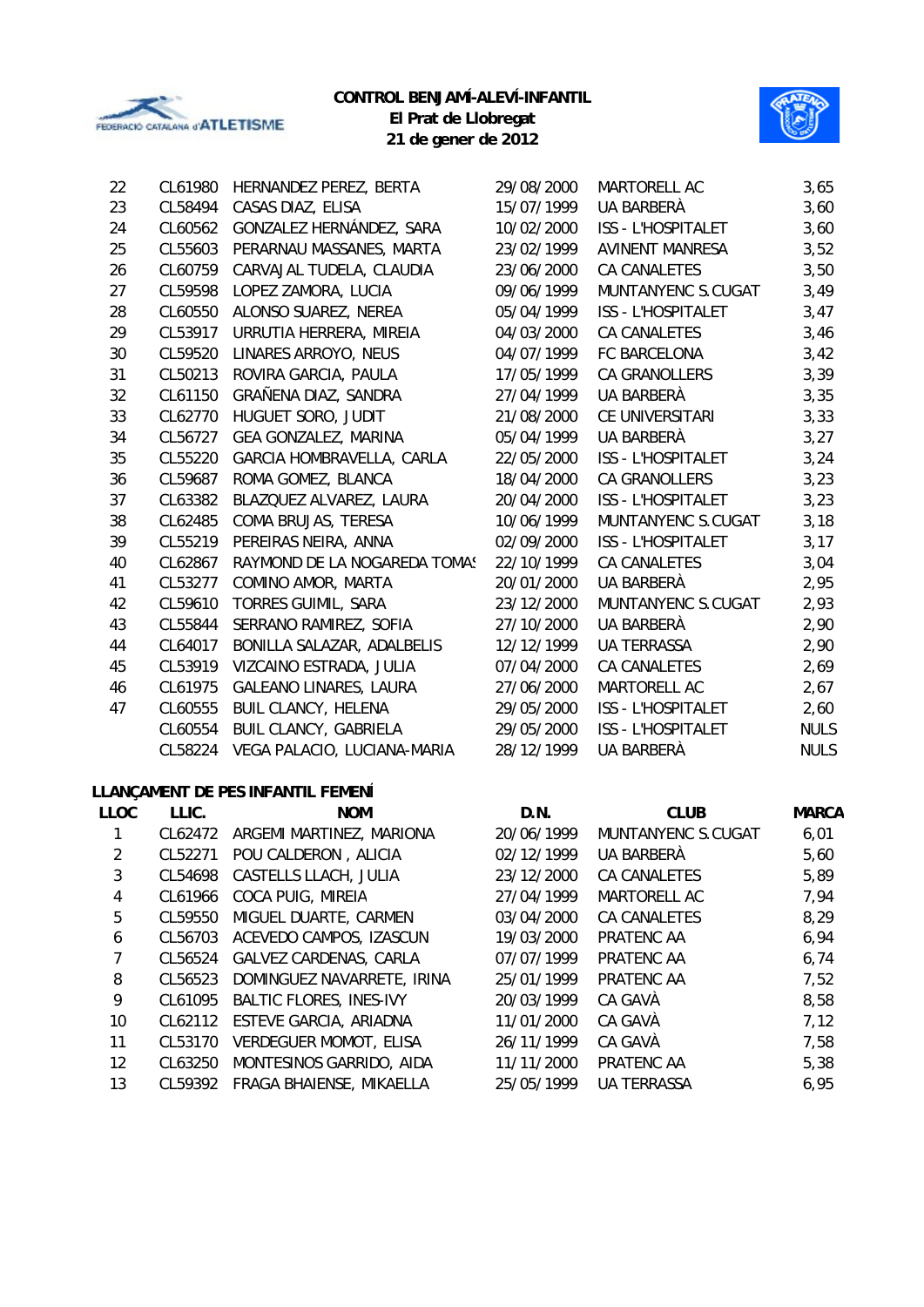



# **60 METRES LLISOS INFANTIL MASCULÍ**

| 1a. Sèrie      |         |                              |            |                           |              |
|----------------|---------|------------------------------|------------|---------------------------|--------------|
| <b>LLOC</b>    | LLIC.   | <b>NOM</b>                   | D.N.       | <b>CLUB</b>               | <b>MARCA</b> |
| $\mathbf{1}$   | CL63411 | ABALOS BALLESTA, ANNIA       | 04/04/2003 | UA BARBERÀ                | 8,1          |
| $\overline{c}$ | CL56955 | PRIETO BLASCO, OSCAR         | 20/05/1999 | FC BARCELONA              | 8,4          |
| $\mathbf{3}$   | CL54296 | SALVATELLA VIDAL, MARC       | 03/02/1999 | MUNTANYENC S.CUGAT        | 8,7          |
| $\pmb{4}$      | CL59515 | VIVES EJEA, LLUIS            | 26/03/1999 | FC BARCELONA              | 9,2          |
| 5              | CL62018 | TORRENS VALDIVIESO, AXEL     | 29/03/1999 | MARTORELL AC              | 9,5          |
| 6              | CL53164 | PEREZ GARRIDO, SERGIO        | 05/01/2000 | CA GAVÀ                   | 10,9         |
| 2a. Sèrie      |         |                              |            |                           |              |
| 1              | CL58971 | CAMACHO CODINACH, FERRAN     | 25/04/1999 | PRATENC AA                | 8,1          |
| $\overline{2}$ | CL53520 | ROMERO MORENO, IVAN          | 01/02/2000 | CA GRANOLLERS             | 8,5          |
| $\sqrt{3}$     | CL56953 | <b>GRACIA GASULLA, ALEX</b>  | 20/12/2000 | FC BARCELONA              | 8,8          |
| 4              | CL57297 | <b>GARCIA GARCIA, MIGUEL</b> | 06/09/2000 | ISS - L'HOSPITALET        | 9,2          |
| 5              | CL53114 | NASARRE GUILLAMON, DAVID     | 19/02/2000 | ISS - L'HOSPITALET        | 9,2          |
| 6              | CL56954 | SABAT MARTI, PAU             | 22/06/1999 | FC BARCELONA              | 10,4         |
| 3a. Sèrie      |         |                              |            |                           |              |
| 1              | CL61666 | DONOSO CRUZ, JOSE            | 22/11/2000 | PRATENC AA                | 8,9          |
| $\overline{2}$ | CL59658 | GARRALAGA ALVAREZ, JULEN     | 01/07/1999 | CA GAVÀ                   | 9,2          |
| 3              | CL63249 | MONTESINOS GARRIDO, ALEIX    | 11/11/2000 | PRATENC AA                | 9,5          |
| 4              | CL62734 | LOPEZ CORREA, DAVID          | 24/10/1999 | <b>UA TERRASSA</b>        | 9,9          |
| 5              | CL58183 | GIL ALISEDA, DANIEL          | 30/07/2000 | ISS - L'HOSPITALET        | 10,2         |
| 6              | CL58186 | RUIZ GAONA, ALVARO           | 04/12/1999 | <b>ISS - L'HOSPITALET</b> | 11,1         |
| 4a. Sèrie      |         |                              |            |                           |              |
| $\mathbf{1}$   | CL59701 | BLASCO BEN ITO, ORIOL        | 09/09/1999 | CA NOU BARRIS             | 8,2          |
| $\overline{2}$ | CL53381 | SERRA VILADRICH, ALEIX       | 01/11/1999 | MUNTANYENC S.CUGAT        | 8,5          |
| 3              | CL61690 | LLOBET SCHIBI, GUILLEM       | 14/12/2000 | <b>CA FIGUERES</b>        | 8,9          |
| 4              | CL55399 | TARRADELLAS PERICAS, GERARD  | 14/09/2000 | CA GRANOLLERS             | 9,4          |
| 5              | CL59682 | MASVIDAL AGUSTI, MARC        | 10/10/2000 | CA GRANOLLERS             | 9,9          |
| 6              | CL56201 | FERRER GARCIA, POL           | 13/05/1999 | CA GAVÀ                   | 10,5         |
| 5a. Sèrie      |         |                              |            |                           |              |
| 1              | CL63168 | <b>GOMEZ GARCIA, RUBEN</b>   | 20/01/1999 | ISS - L'HOSPITALET        | 8,4          |
| $\overline{2}$ | CL52055 | SABARIEGO SAEZ, CRISTIAN     | 28/12/1999 | <b>AVINENT MANRESA</b>    | 8,9          |
| 3              | CL61576 | ROYO RUIZ, MARCEL            | 04/07/2000 | CA GAVÀ                   | 9,7          |
| 4              | CL59664 | BENITEZ BALAÑA, ROBERT       | 07/03/2000 | CA GRANOLLERS             | 9,9          |
| 5              | CL55397 | COTOLI CEREZO, ORIOL         | 01/02/2000 | CA GRANOLLERS             | 11,7         |
| 6              | CL62138 | LEIVA VIGIL, JORGE           | 02/12/1999 | CA GRANOLLERS             | 12,1         |
| 6a. Sèrie      |         |                              |            |                           |              |
| 1              | CL51887 | RETAMAL AVILA, POL           | 16/03/1999 | CE PENEDÈS                | 8,0          |
| $\overline{2}$ | CL55530 | COMPTE GONZALEZ, MIQUEL      | 12/02/1999 | CE PENEDÈS                | 8,6          |
| 3              | CL62879 | VIEIRA POBLET, MATEU         | 07/09/1999 | CA CANALETES              | 9,0          |
| 4              | CL63994 | DURAN PALACIN, DANIEL        | 05/07/1999 | <b>ISS - L'HOSPITALET</b> | 9,3          |
| 5              | CL55592 | MESAS HERRANZ, GERARD        | 22/02/2000 | <b>AVINENT MANRESA</b>    | 9,6          |
| 6              | CL56840 | TRIGUEROS OLIVAN, GUILLEM    | 17/05/2000 | UA BARBERÀ                | 9,9          |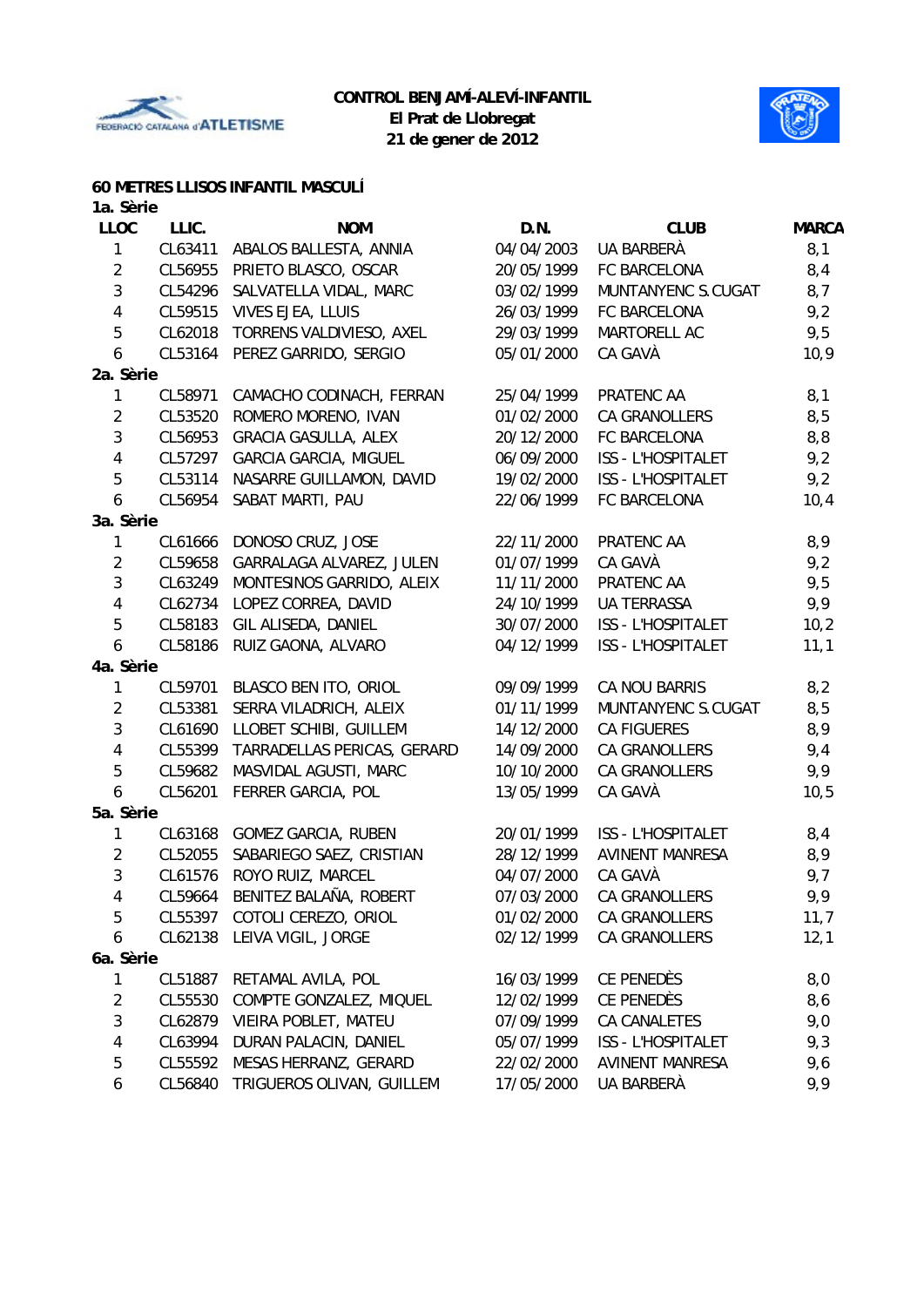



## **7a. Sèrie**

| 1              | CL61890 | IBAÑEZ FERNANDEZ, ISAAC     | 03/02/1999 | CA CANALETES        | 8,6  |
|----------------|---------|-----------------------------|------------|---------------------|------|
| $\overline{2}$ | CL53928 | ZAMORANO VEGA, IKER         | 13/01/1999 | <b>CA CANALETES</b> | 8,9  |
| 3              | CL59243 | FERMIN DIAZ, ALBERT         | 04/05/2000 | UA BARBERÀ          | 9,1  |
| 4              | CL61349 | GOMEZ AGUILAR, SERGI        | 30/09/1999 | UA BARBERÀ          | 9,3  |
| 5              | CL61094 | EL KHARRAZ, MOHAMMED LAHBIB | 09/01/1999 | AVINENT MANRESA     | 9,6  |
| 6              | CL59935 | COBO SANCHO, RUBEN          | 16/12/1999 | CA OLESA            | 9,8  |
| 8a. Sèrie      |         |                             |            |                     |      |
|                | CL62874 | THIO DOMINGO, SASHA         | 23/05/1999 | CA CANALETES        | 8,4  |
| $\overline{2}$ | CL60805 | STUTZBARTH CATALAN, ADRIAN  | 21/04/1999 | CA CANALETES        | 8,9  |
| 3              | CL59111 | PEREZ SEMPERE, DAVID        | 17/11/2000 | UA BARBERÀ          | 9,2  |
| 4              | CL63869 | <b>GENIS MILAN, ERNEST</b>  | 03/11/1999 | CA OLESA            | 9,4  |
| 9a. Sèrie      |         |                             |            |                     |      |
|                | CL62854 | MORILLO GIL, VICTOR         | 07/06/1999 | CA CANALETES        | 9,0  |
| $\overline{2}$ | CL63717 | ALBERT COIJER, QUIM         | 24/10/2000 | CA OLESA            | 9,3  |
| 3              | CL61034 | ARTIMEZ SALA, JORDI         | 27/08/1999 | CE UNIVERSITARI     | 9,6  |
| 4              | CL63122 | RODRIGUEZ AROCA, IKER       | 14/05/2000 | UA BARBERÀ          | 11,7 |

#### **1000 METRES LLISOS INFANTIL MASCULÍ**

### **1a. Sèrie**

| <b>LLOC</b>    | LLIC.   | <b>NOM</b>                         | D.N.       | <b>CLUB</b>               | <b>MARCA</b> |
|----------------|---------|------------------------------------|------------|---------------------------|--------------|
| 1              | CL57245 | LOPEZ SEGURA, ANTONIO              | 15/04/2000 | <b>CA MOLLET</b>          | 3, 10, 5     |
| $\overline{2}$ | CL61094 | EL KHARRAZ, MOHAMMED LAHBIB        | 09/01/1999 | <b>AVINENT MANRESA</b>    | 3, 13, 0     |
| 3              | CL59528 | GONZALEZ GUTIERREZ, ALBERT         | 24/07/1999 | RIPOLLET UA               | 3, 16, 0     |
| 4              | CL58855 | HSSINI ZAATOT, JAOUAD              | 29/11/1999 | CE PENEDÈS                | 3, 19, 3     |
| 5              | CL58502 | SORT RUFAT, BERNAT                 | 20/05/1999 | CA VILAFRANCA             | 3,31,6       |
| 6              | CL63994 | DURAN PALACIN, DANIEL              | 05/07/1999 | ISS - L'HOSPITALET        | 3, 34, 5     |
| $\overline{7}$ | CL57296 | BERNADINI, ENRICO                  | 09/01/1999 | <b>ISS - L'HOSPITALET</b> | 3,39,8       |
| 8              | CL58183 | GIL ALISEDA, DANIEL                | 30/07/2000 | <b>ISS - L'HOSPITALET</b> | 3,40,7       |
| 9              | CL52082 | COLOME JIMENEZ, RICARD             | 01/09/1999 | CA VILAFRANCA             | 3,49,1       |
| 10             | CL62831 | GARCIA RUEDA, OSCAR                | 21/07/2000 | <b>CA CANALETES</b>       | 3, 53, 1     |
| 11             | CL62830 | <b>ESTEBAN MARTIN, CARLOS</b>      | 30/10/2000 | <b>CA CANALETES</b>       | 4,06,2       |
| 2a. Sèrie      |         |                                    |            |                           |              |
| <b>LLOC</b>    | LLIC.   | <b>NOM</b>                         | D.N.       | <b>CLUB</b>               | <b>MARCA</b> |
| 1              | CL56165 | AIT ALIBOU, RACHID                 | 26/04/1999 | CE PENEDÈS                | 3, 18, 9     |
| $\overline{2}$ | CL63168 | <b>GOMEZ GARCIA, RUBEN</b>         | 20/01/1999 | <b>ISS - L'HOSPITALET</b> | 3,24,0       |
| 3              | CL53381 | SERRA VILADRICH, ALEIX             | 01/11/1999 | MUNTANYENC S.CUGAT        | 3, 24, 4     |
| 4              | CL57926 | JULIA ROSSELL, JORDI               | 23/08/2000 | <b>CA NOU BARRIS</b>      | 3, 27, 3     |
| 5              | CL62173 | LOPEZ MAZORRIAGA, ARNAU            | 27/12/1999 | <b>AVINENT MANRESA</b>    | 3, 29, 0     |
| 6              | CL61184 | ROYO CAMAÑES, GUILLEM              | 28/01/1999 | MUNTANYENC S.CUGAT        | 3, 35, 1     |
| $\overline{7}$ | CL60805 | STUTZBARTH CATALAN, ADRIAN         | 21/04/1999 | <b>CA CANALETES</b>       | 3,37,0       |
| 8              | CL54751 | <b>BLAS ESCUTE, ROGER</b>          | 26/05/2000 | CA NOU BARRIS             | 3, 37, 8     |
| 9              | CL53865 | JORBA LLOSES, POL                  | 12/08/2000 | <b>AVINENT MANRESA</b>    | 3,46,3       |
| 10             | CL63869 | <b>GENIS MILAN, ERNEST</b>         | 03/11/1999 | CA OLESA                  | 4,02,2       |
| 11             | CL53903 | LOPEZ VILLANUEVA, OSCAR            | 16/06/2000 | <b>UGE BADALONA</b>       | 4,07,0       |
| 12             | CL63717 | ALBERT COIJER, QUIM                | 24/10/2000 | CA OLESA                  | 4,12,8       |
| 13             | CL61666 | DONOSO CRUZ, JOSE                  | 22/11/2000 | PRATENC AA                | 4,21,7       |
|                |         | 60 METRES TANQUES INFANTIL MASCULÍ |            |                           |              |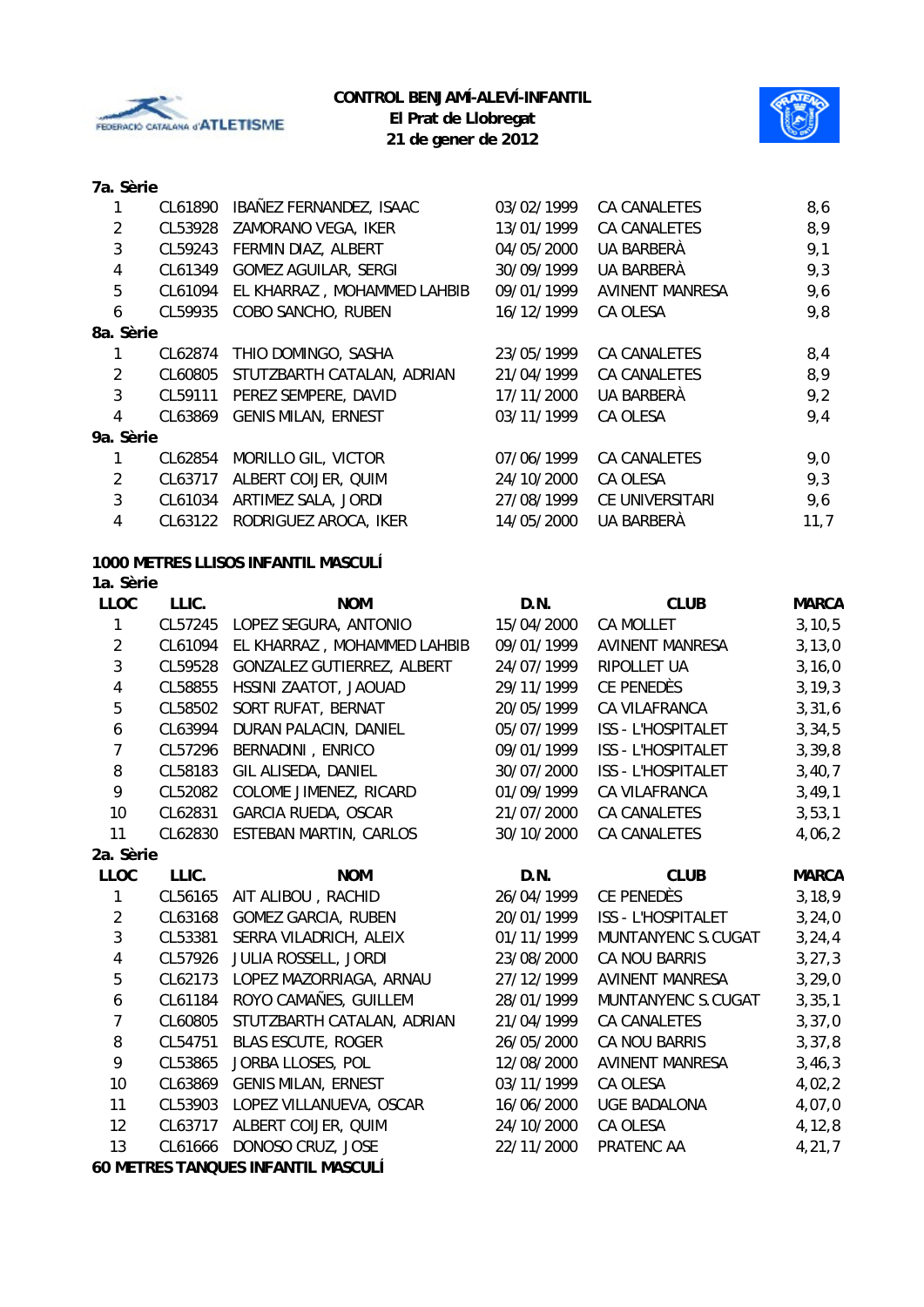



**21 de gener de 2012**

| 1a. Sèrie        |         |                                |            |                           |              |
|------------------|---------|--------------------------------|------------|---------------------------|--------------|
| <b>LLOC</b>      | LLIC.   | <b>NOM</b>                     | D.N.       | <b>CLUB</b>               | <b>MARCA</b> |
| 1                | CL53520 | ROMERO MORENO, IVAN            | 01/02/2000 | CA GRANOLLERS             | 11,1         |
| $\overline{2}$   | CL56955 | PRIETO BLASCO, OSCAR           | 20/05/1999 | FC BARCELONA              | 11,4         |
| 3                | CL54534 | <b>GRAU SUBIRATS, MARTI</b>    | 21/12/1999 | <b>GA LLUÏSOS MATARÓ</b>  | 11,8         |
| $\overline{4}$   | CL61678 | SAGRERA ESTRADA, FERRAN        | 31/07/1999 | CA VIC                    | 12,1         |
| 5                | CL59515 | VIVES EJEA, LLUIS              | 26/03/1999 | FC BARCELONA              | 12,3         |
| $\boldsymbol{6}$ | CL53164 | PEREZ GARRIDO, SERGIO          | 05/01/2000 | CA GAVÀ                   | 12,9         |
| 2a. Sèrie        |         |                                |            |                           |              |
| 1                | CL59701 | BLASCO BEN ITO, ORIOL          | 09/09/1999 | CA NOU BARRIS             | 11,5         |
| $\overline{2}$   | CL55592 | MESAS HERRANZ, GERARD          | 22/02/2000 | <b>AVINENT MANRESA</b>    | 12,0         |
| $\mathbf{3}$     | CL59658 | GARRALAGA ALVAREZ, JULEN       | 01/07/1999 | CA GAVÀ                   | 12,3         |
| 4                | CL61094 | EL KHARRAZ, MOHAMMED LAHBIB    | 09/01/1999 | <b>AVINENT MANRESA</b>    | 12,7         |
| 5                | CL52055 | SABARIEGO SAEZ, CRISTIAN       | 28/12/1999 | <b>AVINENT MANRESA</b>    | 12,8         |
| $\boldsymbol{6}$ | CL62173 | LOPEZ MAZORRIAGA, ARNAU        | 27/12/1999 | <b>AVINENT MANRESA</b>    | 13,1         |
| 3a. Sèrie        |         |                                |            |                           |              |
| 1                | CL62466 | GUERRA BRAVO, MARIO            | 24/04/2000 | MUNTANYENC S.CUGAT        | 11,3         |
| $\overline{2}$   | CL53928 | ZAMORANO VEGA, IKER            | 13/01/1999 | <b>CA CANALETES</b>       | 11,6         |
| $\mathbf{3}$     | CL61890 | IBAÑEZ FERNANDEZ, ISAAC        | 03/02/1999 | <b>CA CANALETES</b>       | 11,9         |
| $\overline{4}$   | CL57297 | <b>GARCIA GARCIA, MIGUEL</b>   | 06/09/2000 | <b>ISS - L'HOSPITALET</b> | 12,3         |
| $\overline{5}$   | CL56953 | <b>GRACIA GASULLA, ALEX</b>    | 20/12/2000 | FC BARCELONA              | 12,8         |
| 6                | CL59243 | FERMIN DIAZ, ALBERT            | 04/05/2000 | UA BARBERÀ                | 13,1         |
| 4a. Sèrie        |         |                                |            |                           |              |
| 1                | CL51887 | RETAMAL AVILA, POL             | 16/03/1999 | CE PENEDÈS                | 10,6         |
| $\overline{2}$   | CL55530 | COMPTE GONZALEZ, MIQUEL        | 12/02/1999 | CE PENEDÈS                | 10,8         |
| 3                | CL54159 | PAGES NEGRE, MARTI             | 12/02/1999 | MUNTANYENC S.CUGAT        | 11,1         |
| $\overline{4}$   | CL54296 | SALVATELLA VIDAL, MARC         | 03/02/1999 | MUNTANYENC S.CUGAT        | 11,4         |
| 5                | CL61690 | LLOBET SCHIBI, GUILLEM         | 14/12/2000 | <b>CA FIGUERES</b>        | 11,9         |
| $\boldsymbol{6}$ | CL55336 | <b>GOMEZ GARCIA, GUILLEM</b>   | 28/12/2000 | <b>CA MOLLET</b>          | 12,1         |
| $\overline{7}$   | CL59111 | PEREZ SEMPERE, DAVID           | 17/11/2000 | UA BARBERÀ                | 14,3         |
|                  |         | SALT D'ALÇADA INFANTIL MASCULÍ |            |                           |              |
| <b>LLOC</b>      | LLIC.   | <b>NOM</b>                     | D.N.       | <b>CLUB</b>               | <b>MARCA</b> |
| 1                | CL61890 | IBAÑEZ FERNANDEZ, ISAAC        | 03/02/1999 | <b>CA CANALETES</b>       | 1,35         |
| 2                | CL59515 | VIVES EJEA, LLUIS              | 26/03/1999 | FC BARCELONA              | 1,25         |
| 3                | CL53164 | PEREZ GARRIDO, SERGIO          | 05/01/2000 | CA GAVÀ                   | 1,25         |
| 4                | CL57297 | <b>GARCIA GARCIA, MIGUEL</b>   | 06/09/2000 | ISS - L'HOSPITALET        | 1,20         |
| 4                | CL55592 | MESAS HERRANZ, GERARD          | 22/02/2000 | <b>AVINENT MANRESA</b>    | 1,20         |
| 6                | CL53933 | ORIVE VIDAL, PAU               | 23/05/2000 | CA CANALETES              | 1,10         |
| 6                | CL59243 | FERMIN DIAZ, ALBERT            | 04/05/2000 | UA BARBERÀ                | 1,10         |
| 6                | CL51887 | RETAMAL AVILA, POL             | 16/03/1999 | CE PENEDÈS                | 1,10         |
| 6                | CL53051 | TORNER CABOT, SERGI            | 10/07/2000 | CA NOU BARRIS             | 1,10         |
| 10               | CL59664 | BENITEZ BALAÑA, ROBERT         | 07/03/2000 | CA GRANOLLERS             | 1,10         |
| 10               | CL56954 | SABAT MARTI, PAU               | 22/06/1999 | FC BARCELONA              | 1,10         |
|                  | CL55397 | COTOLI CEREZO, ORIOL           | 01/02/2000 | CA GRANOLLERS             | <b>NULS</b>  |
|                  |         |                                |            |                           |              |

### **SALT DE LLARGADA INFANTIL MASCULÍ** LLOC LLIC. NOM NOM D.N. CLUB MARCA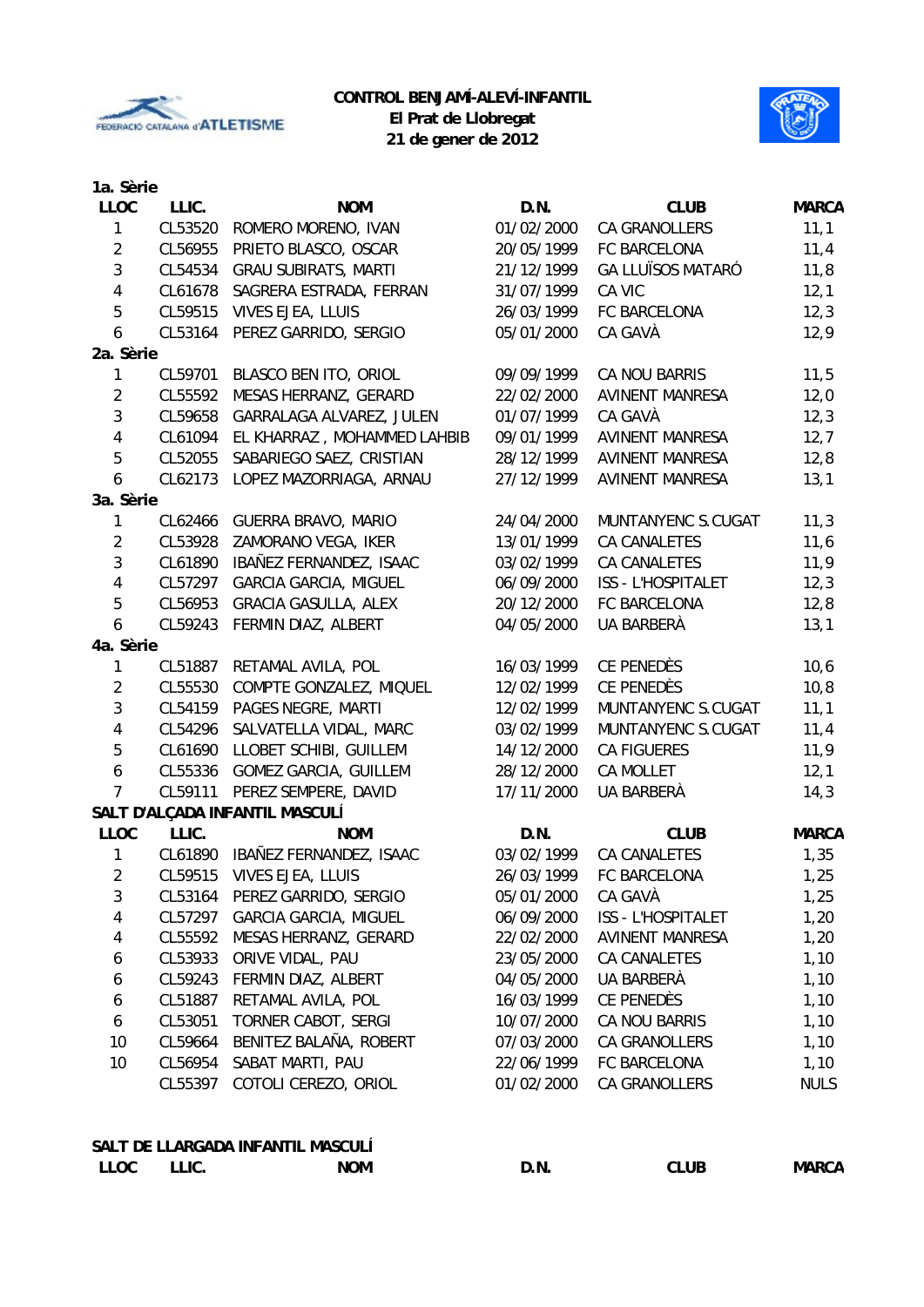

# **CONTROL BENJAMÍ-ALEVÍ-INFANTIL**

**El Prat de Llobregat 21 de gener de 2012**



| 1                | CL51887 | RETAMAL AVILA, POL          | 16/03/1999 | CE PENEDÈS             | 4,85        |
|------------------|---------|-----------------------------|------------|------------------------|-------------|
| $\overline{2}$   | CL54159 | PAGES NEGRE, MARTI          | 12/02/1999 | MUNTANYENC S.CUGAT     | 4,79        |
| $\sqrt{3}$       | CL54296 | SALVATELLA VIDAL, MARC      | 03/02/1999 | MUNTANYENC S.CUGAT     | 4,48        |
| 4                | CL52895 | AZNAR BALLDES, ALEIX        | 06/01/2000 | <b>CA LAIETANIA</b>    | 4,23        |
| 5                | CL62018 | TORRENS VALDIVIESO, AXEL    | 29/03/1999 | MARTORELL AC           | 4,18        |
| $\boldsymbol{6}$ | CL53928 | ZAMORANO VEGA, IKER         | 13/01/1999 | <b>CA CANALETES</b>    | 4,14        |
| $\overline{7}$   | CL55530 | COMPTE GONZALEZ, MIQUEL     | 12/02/1999 | CE PENEDÈS             | 4,10        |
| 8                | CL62874 | THIO DOMINGO, SASHA         | 23/05/1999 | <b>CA CANALETES</b>    | 3,98        |
| 9                | CL62879 | VIEIRA POBLET, MATEU        | 07/09/1999 | <b>CA CANALETES</b>    | 3,87        |
| 10               | CL57774 | SOQUES PEREZ, ROGER         | 05/11/2000 | <b>CA GRANOLLERS</b>   | 3,80        |
| 11               | CL61349 | <b>GOMEZ AGUILAR, SERGI</b> | 30/09/1999 | UA BARBERÀ             | 3,77        |
| 12               | CL53114 | NASARRE GUILLAMON, DAVID    | 19/02/2000 | ISS - L'HOSPITALET     | 3,73        |
| 13               | CL56953 | <b>GRACIA GASULLA, ALEX</b> | 20/12/2000 | FC BARCELONA           | 3,71        |
| 14               | CL61678 | SAGRERA ESTRADA, FERRAN     | 31/07/1999 | CA VIC                 | 3,70        |
| 15               | CL59658 | GARRALAGA ALVAREZ, JULEN    | 01/07/1999 | CA GAVÀ                | 3,69        |
| 16               | CL62466 | <b>GUERRA BRAVO, MARIO</b>  | 24/04/2000 | MUNTANYENC S.CUGAT     | 3,68        |
| 17               | CL56955 | PRIETO BLASCO, OSCAR        | 20/05/1999 | FC BARCELONA           | 3,66        |
| 18               | CL58971 | CAMACHO CODINACH, FERRAN    | 25/04/1999 | PRATENC AA             | 3,62        |
| 19               | CL53520 | ROMERO MORENO, IVAN         | 01/02/2000 | CA GRANOLLERS          | 3,59        |
| 20               | CL61988 | LOPEZ RIERA, ALEX           | 07/07/2000 | MARTORELL AC           | 3,53        |
| 21               | CL59935 | COBO SANCHO, RUBEN          | 16/12/1999 | CA OLESA               | 3,45        |
| 22               | CL58183 | GIL ALISEDA, DANIEL         | 30/07/2000 | ISS - L'HOSPITALET     | 3,39        |
| 23               | CL52055 | SABARIEGO SAEZ, CRISTIAN    | 28/12/1999 | <b>AVINENT MANRESA</b> | 3,35        |
| 24               | CL61094 | EL KHARRAZ, MOHAMMED LAHBIB | 09/01/1999 | <b>AVINENT MANRESA</b> | 3,34        |
| 25               | CL62854 | MORILLO GIL, VICTOR         | 07/06/1999 | CA CANALETES           | 3,28        |
| 26               | CL62173 | LOPEZ MAZORRIAGA, ARNAU     | 27/12/1999 | <b>AVINENT MANRESA</b> | 3,25        |
| 27               | CL61987 | LIRIA PINEDO, POL           | 31/10/1999 | MARTORELL AC           | 3,24        |
| 28               | CL55399 | TARRADELLAS PERICAS, GERARD | 14/09/2000 | <b>CA GRANOLLERS</b>   | 3,23        |
| 29               | CL59111 | PEREZ SEMPERE, DAVID        | 17/11/2000 | UA BARBERÀ             | 3,22        |
| 30               | CL59682 | MASVIDAL AGUSTI, MARC       | 10/10/2000 | <b>CA GRANOLLERS</b>   | 3,20        |
| 31               | CL62734 | LOPEZ CORREA, DAVID         | 24/10/1999 | <b>UA TERRASSA</b>     | 3,17        |
| 32               | CL56840 | TRIGUEROS OLIVAN, GUILLEM   | 17/05/2000 | UA BARBERÀ             | 3,15        |
| 33               | CL53903 | LOPEZ VILLANUEVA, OSCAR     | 16/06/2000 | <b>UGE BADALONA</b>    | 3,12        |
| 34               | CL63994 | DURAN PALACIN, DANIEL       | 05/07/1999 | ISS - L'HOSPITALET     | 2,99        |
| 35               | CL62134 | <b>IGLESIAS GRAU, MARC</b>  | 17/03/2000 | <b>CA GRANOLLERS</b>   | 2,87        |
| 36               | CL53865 | JORBA LLOSES, POL           | 12/08/2000 | <b>AVINENT MANRESA</b> | 2,83        |
| 37               | CL59158 | MARIMON GARCIA, ALBERT      | 04/12/2000 | MUNTANYENC S.CUGAT     | 2,81        |
| 38               | CL63122 | RODRIGUEZ AROCA, IKER       | 14/05/2000 | UA BARBERÀ             | 2,71        |
|                  | CL63975 | AHANHAOU, OSSAMA            | 29/02/2000 | ISS - L'HOSPITALET     | <b>NULS</b> |

### **LLANÇAMENT DE MARTELL INFANTIL MASCULÍ** LLOC LLIC. NOM NOM D.N. CLUB MARCA